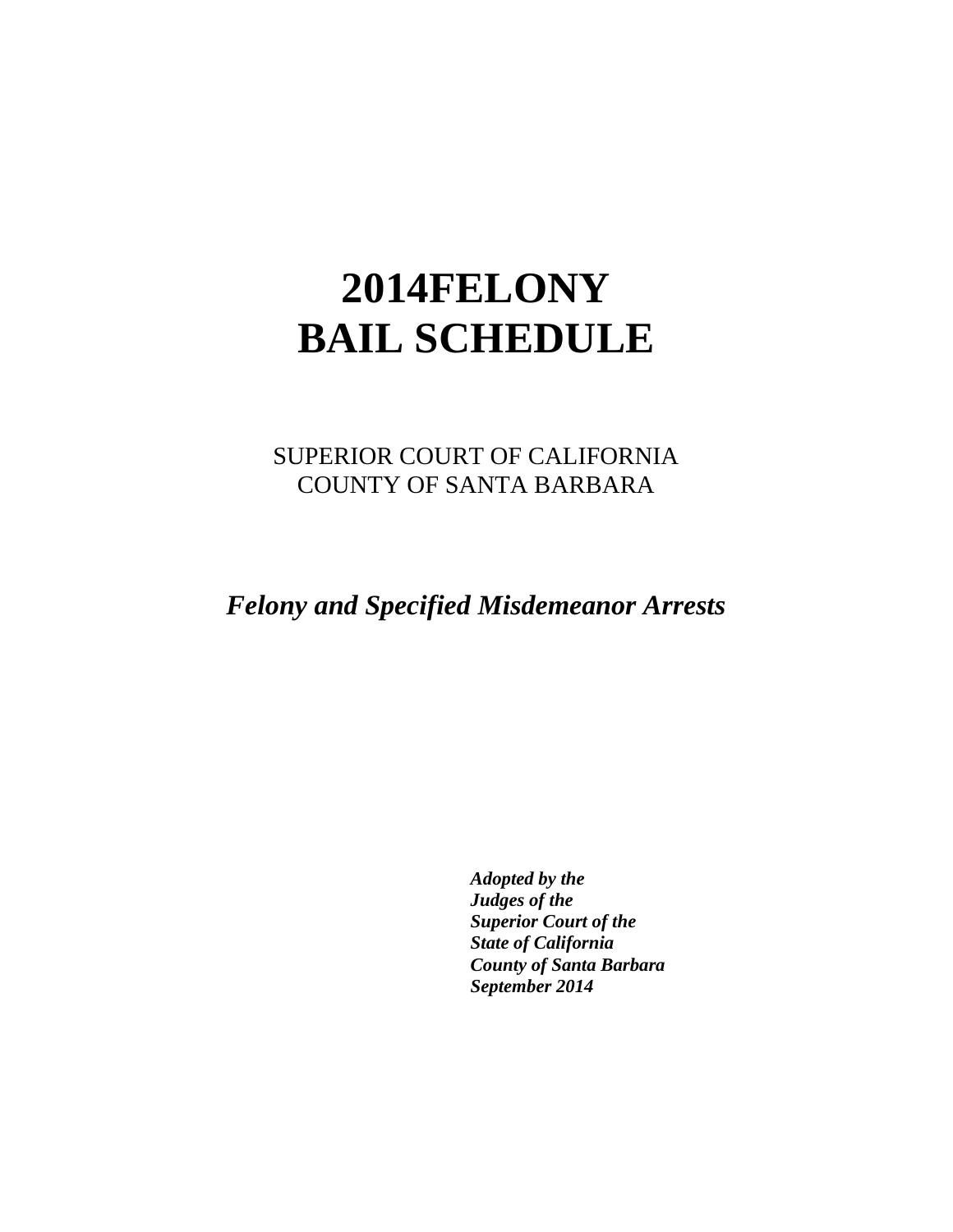# **SANTA BARBARA COUNTY 2014 Felony Bail Schedule**

The Santa Barbara Superior Court has adopted the attached uniform countywide schedule of bail pursuant to Penal Code §1269b. It sets the presumptive bail amount, which is applicable to warrantless arrestees until the matter is reviewed by a judge.

#### **Bail For Unlisted Felony Offenses:** \$20,000

**Bail For Multiple Offenses:** Highest amount for most serious offense (no "stacking").

#### **Bail Increase Procedure -**

The peace officer shall:

- 1) (PC § 1269c): Prepare form entitled "Declaration In Support Of Motion To Increase Bail Above Schedule" (form SBSC-028) under penalty of perjury, setting forth the facts and circumstances in support of his or her belief that bail per schedule is insufficient;
- 2) Submit that form for consideration to a judge. The procedure set forth for this is to contact the Pretrial Services office and notify an Own Recognizance Officer of the intention to seek a bail increase. The O.R. officer will submit the Declaration prepared by the peace officer to a judge for approval of bail increase, and will submit required documentation to SBSO Custody Records to effect increase in bail
- 3) **After Hours**: Follow instructions provided to SBSO Correctional Facility personnel, which state the requesting peace officer and/or arresting agency must contact the Pretrial Services Supervisor who will review request with the on-call judge for approval of bail increase and/or 1275.1 PC order. The Pretrial Services Supervisor will then submit required documentation to SBSO Custody Records to effect increase in bail.

*Note:* Eight hours is permitted for review by a judge after the application for bail increase is made, after which time the defendant is entitled to be released on posting the amount set forth in the bail schedule.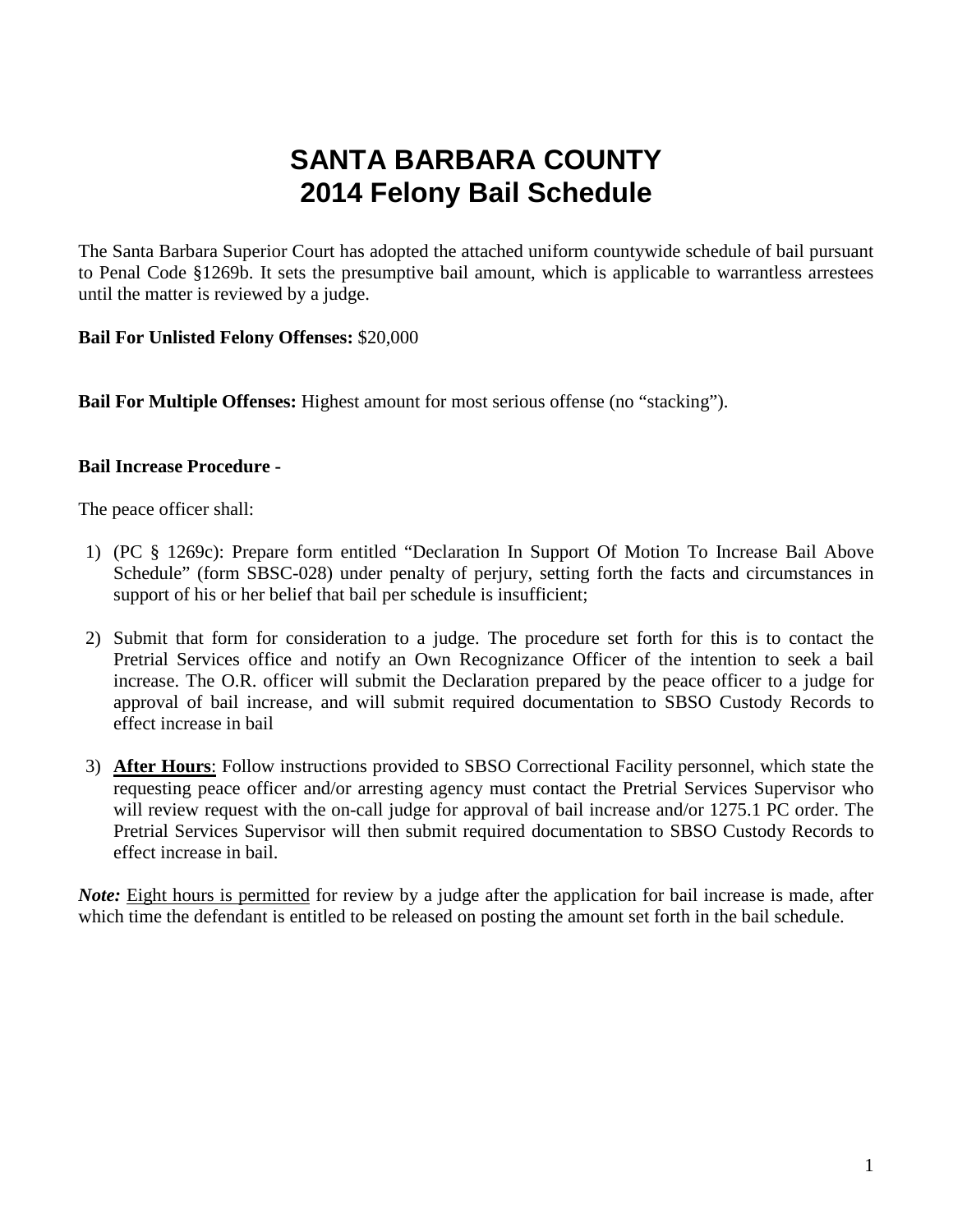#### **REMINDER:**

**Arresting officer may book on enhancements listed in this schedule and stack bail(s) at the time of booking.**

**Penal Code Section 1270.1 prohibits the release of an arrestee on bail in an amount OTHER THAN THAT SET FORTH ON THE BAIL SCHEDULE prior to a hearing in**  *open court* **for:**

- **(1) Violent felonies as described in P.C. Section 667.5(c), but not 460(a);**
- **(2) Serious felonies as described in P.C. Section 1192.7(c) (including those listed in P.C. Section 1192.8);**
- **(3) Violations of P.C. Sections 136.1(c), 243(e)(1), 262, 273.5, 422 (as a felony), and 646.9; and**
- **(4) Violation of P.C. Section 273.6 if the detained person made threats to kill or harm, has engaged in violence against, or has gone to the residence or workplace of, the protected party.**

**A list of these felonies is attached.**

**A defendant arrested without a warrant and charged with more than one offense shall be entitled to release upon posting bail in a sum equal to the highest bail for any single offense.**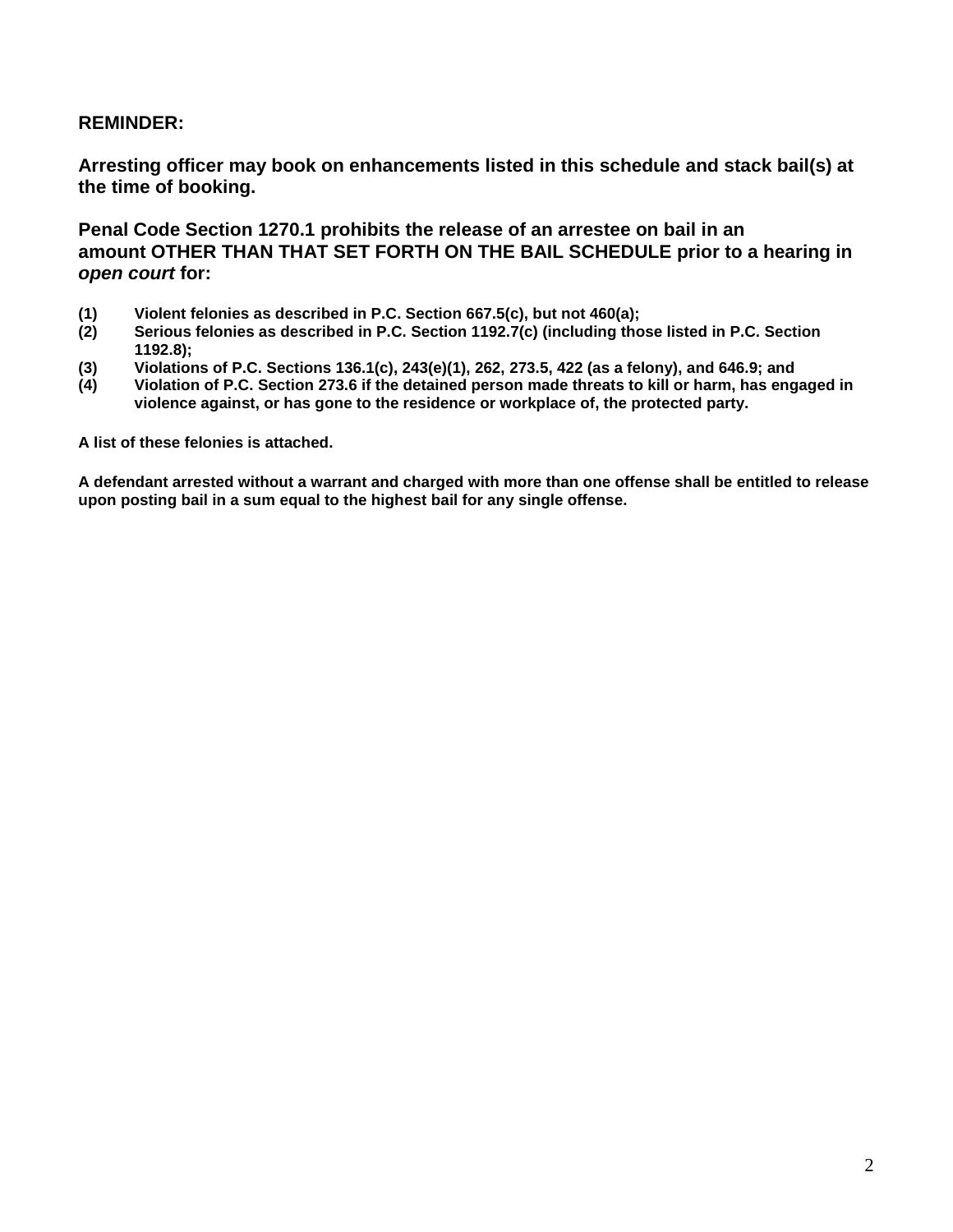| <b>PENAL CODE</b><br><b>SECTION</b> |        | <b>OFFENSE</b>                                                                                                         | <b>PRESUMPTIVE</b><br><b>BAIL</b> |
|-------------------------------------|--------|------------------------------------------------------------------------------------------------------------------------|-----------------------------------|
| 32                                  |        | <b>ACCESSORIES</b>                                                                                                     |                                   |
| 67                                  |        |                                                                                                                        |                                   |
| 67.5                                |        | BRIBERY OF PUBLIC OFFICER OR EMPLOYEE                                                                                  |                                   |
| 68                                  |        | BRIBE, SOLICITING BY PUBLIC OFFICER OR EMPLOYEE 25,000                                                                 |                                   |
| 69                                  |        |                                                                                                                        |                                   |
| 76                                  |        |                                                                                                                        |                                   |
| 92, 93                              |        | BRIBE, OFFERING, ACCEPTING BY JUDGE, JUROR REFEREE100,000                                                              |                                   |
| 113                                 |        | MANUFACTURING OR SELLING A FALSE CITIZENSHIP OR RESIDENT ALIEN                                                         |                                   |
| 114                                 |        | USING FALSE DOCUMENTS TO CONCEAL TRUE CITIZENSHIP50,000                                                                |                                   |
| 115                                 |        |                                                                                                                        |                                   |
| 115.1                               |        |                                                                                                                        |                                   |
| 118                                 |        |                                                                                                                        |                                   |
| 127                                 |        |                                                                                                                        |                                   |
| 136.1                               |        | PREVENTING, DISSUADING WITNESS FROM ATTENDANCE TESTIFYING100,000                                                       |                                   |
| $137(a)$ , (b)                      |        |                                                                                                                        |                                   |
| 141(b)                              |        |                                                                                                                        |                                   |
| 149                                 |        |                                                                                                                        |                                   |
| 165                                 |        |                                                                                                                        |                                   |
| 166(c)(4)                           | (2014) | VIOLATION OF PROTECTIVE ORDER: DOMESTIC VIOLENCE50,000<br>Misdemeanor: \$20,000                                        |                                   |
| 182                                 |        |                                                                                                                        |                                   |
| 187                                 |        |                                                                                                                        |                                   |
| 191.5(a)<br>191.5(b)                |        | VEHICULAR MANSLAUGHTER (DUI with gross negligence)100,000<br>VEHICULAR MANSLAUGHTER (DUI w/out gross negligence)50,000 |                                   |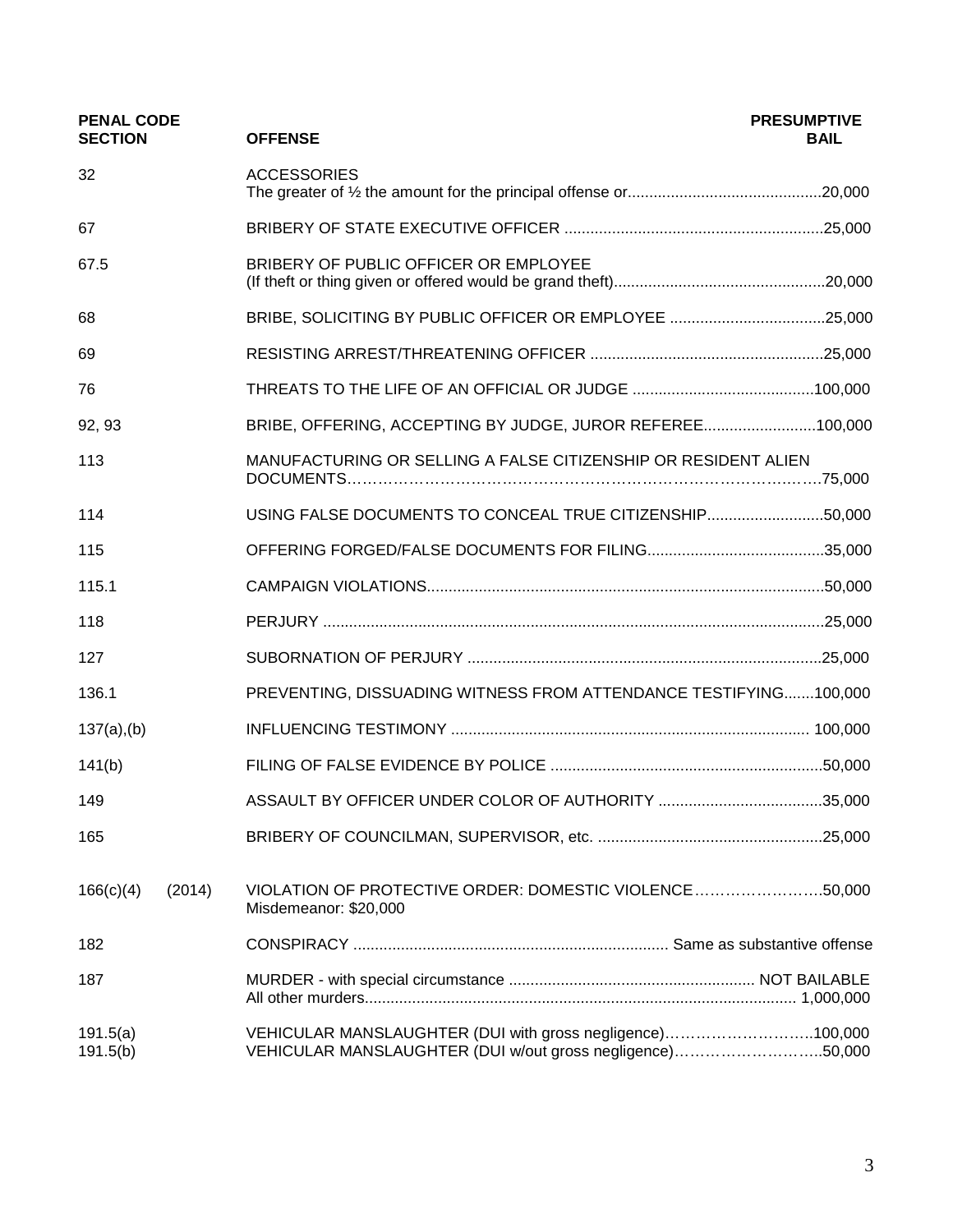| <b>PENAL CODE</b><br><b>SECTION</b> | <b>OFFENSE</b>                                                                                                                                                                                                           | <b>PRESUMPTIVE</b><br><b>BAIL</b> |
|-------------------------------------|--------------------------------------------------------------------------------------------------------------------------------------------------------------------------------------------------------------------------|-----------------------------------|
| 192(a)<br>192(b)<br>192(c)(1)       |                                                                                                                                                                                                                          |                                   |
| 192(c)(3)                           |                                                                                                                                                                                                                          |                                   |
| 192.5<br>192.5(a)                   | VEHICULAR MANSLAUGHTER Operating a vessel                                                                                                                                                                                |                                   |
| 192.5(b)<br>192.5(c)                |                                                                                                                                                                                                                          |                                   |
| 203                                 |                                                                                                                                                                                                                          |                                   |
| 205                                 |                                                                                                                                                                                                                          |                                   |
| 206*                                |                                                                                                                                                                                                                          |                                   |
| 207                                 | KIDNAPPING child under age 14 to deprive custody (667.85)150,000<br>KIDNAPPING for purpose of felony sexual offense (see 667.8(a) and (b))1,000,000                                                                      |                                   |
| 209 (all subsections)               | KIDNAPPING FOR RANSOM OR EXTORTION, ROBBERY (LIFE) 1,000,000<br>Including kidnapping child under age 14 to deprive custody (P.C. 667.85), and<br>Kidnapping for purpose of felony sexual offense (P.C. 667.8(a) and (b)) |                                   |
| 209.5                               |                                                                                                                                                                                                                          |                                   |
| 210.5                               |                                                                                                                                                                                                                          |                                   |
| 211                                 | <b>ROBBERY</b>                                                                                                                                                                                                           |                                   |
| 215                                 |                                                                                                                                                                                                                          |                                   |
| 219                                 |                                                                                                                                                                                                                          |                                   |
| 220(a)                              | ASSAULT WITH INTENT TO COMMIT MAYHEM, RAPE, SODOMY, ORAL<br>COPULATION, OR ANY VIOLATION OF P.C. SECTION - 264.1,                                                                                                        |                                   |
| 220(b)                              | ASSAULT WITH INTENT TO COMMIT SPECIFIED SEX OFFENSE<br>WHILE IN THE COMMISSION OF 1st DEGREE BURGLARY1,000,000                                                                                                           |                                   |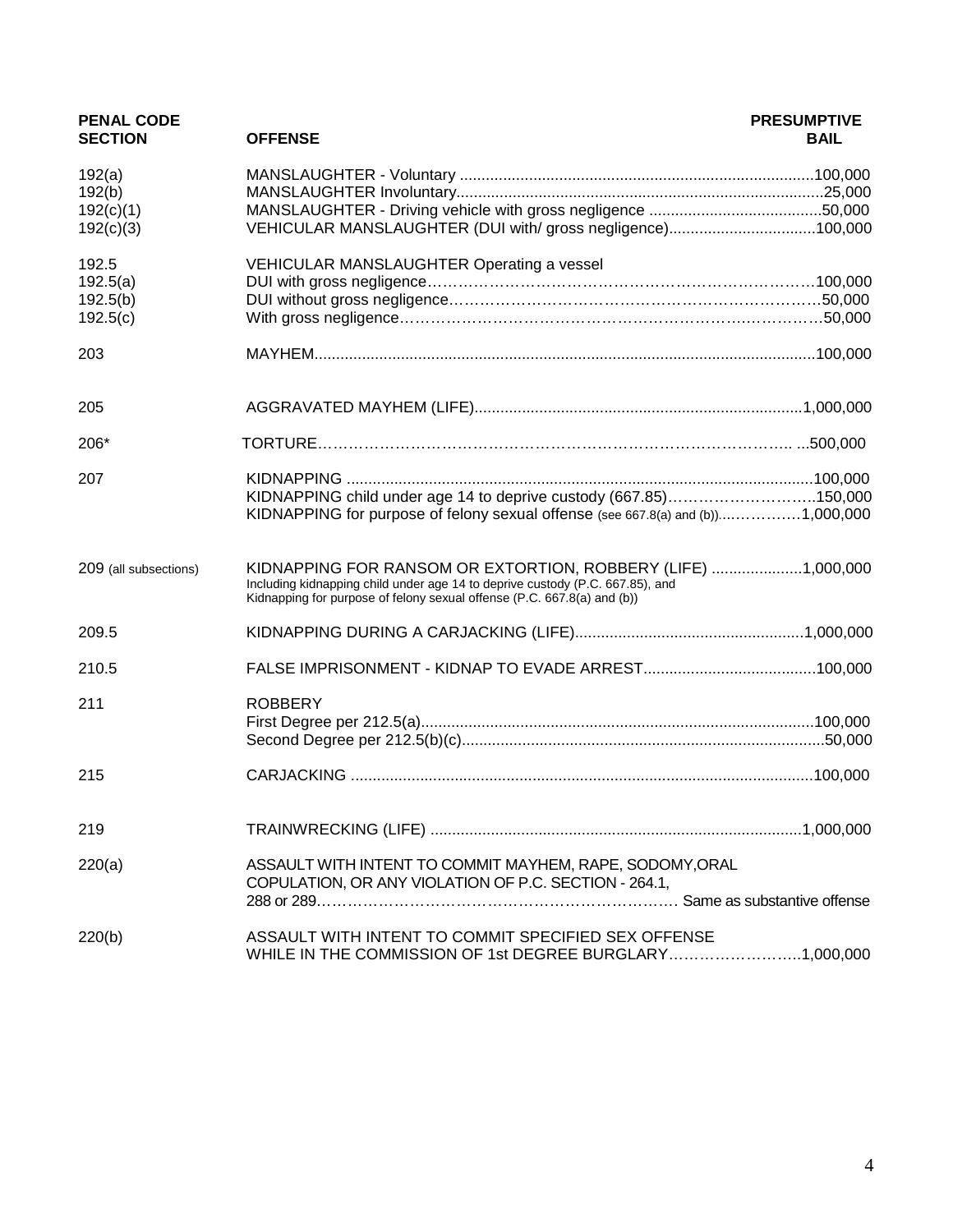| <b>PENAL CODE</b><br><b>SECTION</b> | <b>OFFENSE</b>                                                                  | <b>PRESUMPTIVE</b><br><b>BAIL</b> |
|-------------------------------------|---------------------------------------------------------------------------------|-----------------------------------|
| 222                                 |                                                                                 |                                   |
| 236                                 |                                                                                 |                                   |
| 236.1(b)<br>236.1(c)                |                                                                                 |                                   |
| 237(b)                              | FALSE IMPRISONMENT - ELDER OR DEPENDENT PERSON50,000                            |                                   |
| 241.1                               | <b>ASSAULT</b>                                                                  |                                   |
| 243<br>243(c)<br>243(d)             | <b>BATTERY</b>                                                                  |                                   |
| 243.1                               | <b>BATTERY</b>                                                                  |                                   |
| 243.4                               |                                                                                 |                                   |
| 244                                 |                                                                                 |                                   |
| 245(a)(1)                           | ASSAULT WITH DEADLY WEAPON, OTHER THAN FIREARM30,000                            |                                   |
| 245(a)(2)                           |                                                                                 |                                   |
| 245(a)(4)                           |                                                                                 |                                   |
| 245(b)                              |                                                                                 |                                   |
| 245(c)                              | ASSAULT WITH DEADLY WEAPON OTHER THAN A FIREARM OR FORCE LIKELY TO              |                                   |
| 245(d)(1)                           | ASSAULT WITH A FIREARM UPON A PEACE OFFICER OR FIREFIGHTER100,000               |                                   |
| 245(d)(2)                           | ASSAULT WITH A SEMIAUTOMATIC FIREARM UPON A PEACE OFFICER OR FIREFIGHTER200,000 |                                   |
| 246                                 | SHOOTING AT INHABITED DWELLING, BUILDING, OCCUPIED MOTOR VEHICLE250,000         |                                   |
| 246.3(a)                            |                                                                                 |                                   |
| 261                                 |                                                                                 |                                   |
| 261.5(c)<br>(d)                     |                                                                                 |                                   |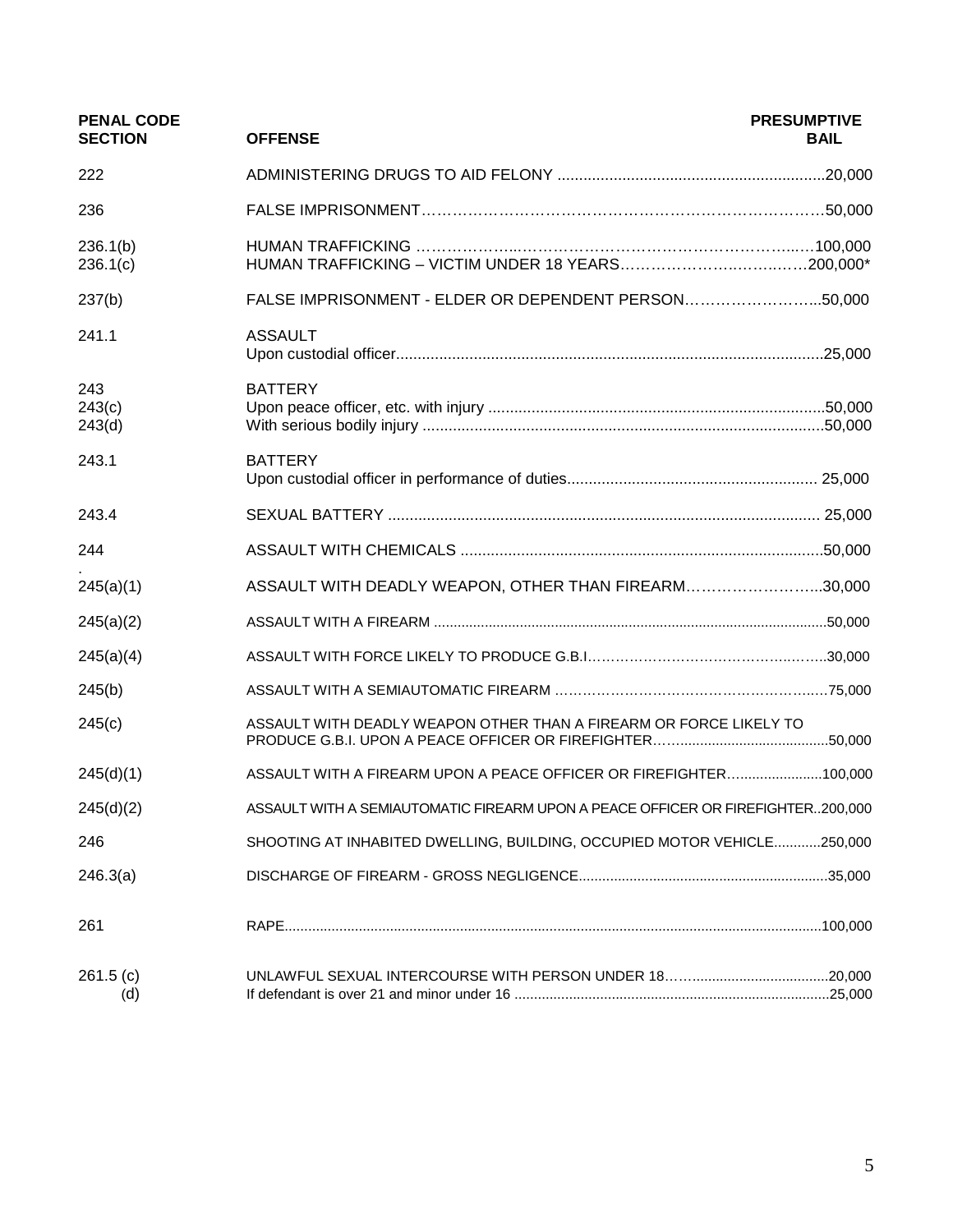| <b>PENAL CODE</b><br><b>SECTION</b>                                                                                                                               | <b>OFFENSE</b>                                                                                                                                                                         | <b>PRESUMPTIVE</b><br><b>BAIL</b> |
|-------------------------------------------------------------------------------------------------------------------------------------------------------------------|----------------------------------------------------------------------------------------------------------------------------------------------------------------------------------------|-----------------------------------|
| 262                                                                                                                                                               |                                                                                                                                                                                        |                                   |
| 264                                                                                                                                                               | <b>RAPE</b>                                                                                                                                                                            |                                   |
| 264.1<br>(2014)<br>Added (b)                                                                                                                                      |                                                                                                                                                                                        |                                   |
| 266h(a)<br>266h(b)(1)<br>266h(b)(2)                                                                                                                               |                                                                                                                                                                                        |                                   |
| $266(i)$ (a)<br>$266(i)$ (b)                                                                                                                                      |                                                                                                                                                                                        |                                   |
| 267*                                                                                                                                                              | Not listed in Los Angeles County Bail Schedule; Added in 2010 per DDA request, bail amount<br>changed to \$150,000 in 2012 per judges.                                                 |                                   |
| 269 (all subsections)                                                                                                                                             |                                                                                                                                                                                        |                                   |
| 273a(a)                                                                                                                                                           | WILLFUL HARM OR INJURY TO CHILD LIKELY TO                                                                                                                                              |                                   |
| 273d(a)                                                                                                                                                           |                                                                                                                                                                                        |                                   |
| 273.5                                                                                                                                                             | CORPORAL INJURY OF SPOUSE, COHABITANT, FORMER SPOUSE<br>OR COHABITANT OR MOTHER OR FATHER OF HIS OR HER CHILD25,000*                                                                   |                                   |
| 273.6 (felony sections)                                                                                                                                           |                                                                                                                                                                                        |                                   |
| 278                                                                                                                                                               |                                                                                                                                                                                        |                                   |
| 285                                                                                                                                                               |                                                                                                                                                                                        |                                   |
| 286<br>286(b)(1)<br>286(b)(2)<br>286(c)(1)<br>286(c)(2)(A)<br>286(c)(2)(B)<br>286(c)(2)(C)<br>286(d)(1)<br>286(d)(2)<br>286(d)(3)<br>286(e)<br>$286(f)$ and $(g)$ | SODOMY<br>If victim under age 14 and defendant more than 10 years older than victim100,000<br>If defendant compelled another by force, duress or threats of great bodily injury100,000 |                                   |
| 288<br>288(a)<br>288(b)(1)<br>288(b)(2)<br>288(i)                                                                                                                 | <b>LEWD ACTS</b>                                                                                                                                                                       |                                   |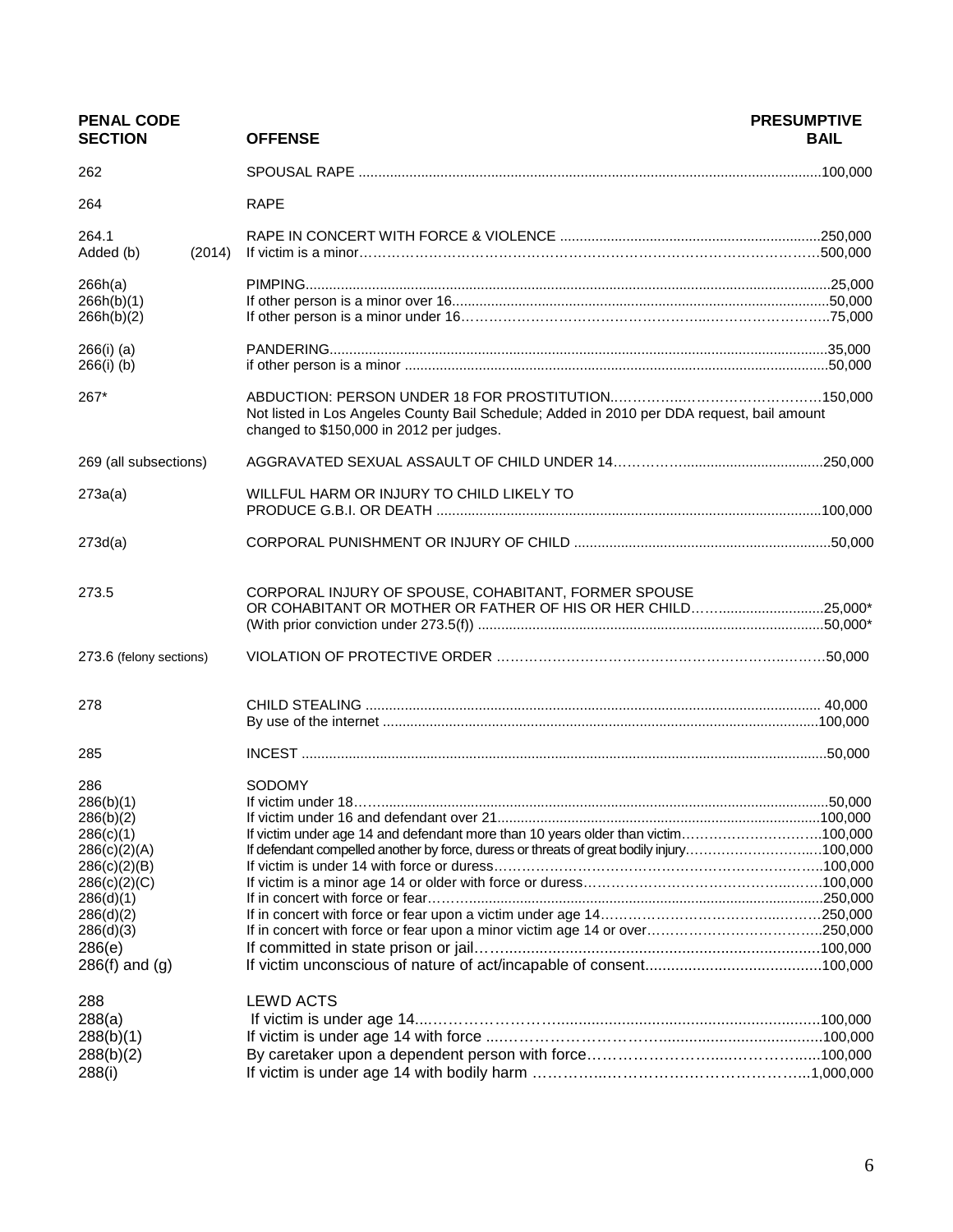| <b>PENAL CODE</b><br><b>SECTION</b> | <b>OFFENSE</b>                                                                                               | <b>PRESUMPTIVE</b><br><b>BAIL</b> |
|-------------------------------------|--------------------------------------------------------------------------------------------------------------|-----------------------------------|
| 288a                                | <b>ORAL COPULATION</b>                                                                                       |                                   |
| 288a(b)(1)                          |                                                                                                              |                                   |
| 288a(b)(2)                          |                                                                                                              |                                   |
| 288a(c)(1)                          | If victim is under age 14 and defendant more than 10 years older than victim100,000                          |                                   |
| 288a(c)(2)(A)                       | If defendant compelled another by force, duress or threats of great bodily injury. 100,000                   |                                   |
| 288a(c)(2)(B)<br>288a(c)(2)(C)      | If the victim is a minor age 14 or older with force or duress100,000                                         |                                   |
| 288a(d)(1)                          |                                                                                                              |                                   |
|                                     | (LA had this amount in 2012, should have been adopted this way.)                                             |                                   |
| 288a(d)(2)                          |                                                                                                              |                                   |
| 288a(d)(3)                          | If in concert with force or fear upon a minor victim age 14 or over250,000                                   |                                   |
| 288a(e)                             |                                                                                                              |                                   |
| $288a(f)$ thru $(k)$                |                                                                                                              |                                   |
| 288.2                               |                                                                                                              |                                   |
| Added                               |                                                                                                              |                                   |
| (2014)<br>288.3(a)                  | CONTACT MINOR W/INTENT TO COMMIT SEXUAL OFFENSE25,000                                                        |                                   |
| 288.3(c)<br>(2014)                  |                                                                                                              |                                   |
| 288.4(a)(2)                         | ARRANGE MEETING WITH MINOR FOR PURPOSE OF EXPOSING OR                                                        |                                   |
| 288.4(b)                            | ATTEND AN ARRANGED MEETING WITH MINOR FOR PURPOSE<br>OF EXPOSING OR PROCURING SEXUAL EXPOSURE OR ENGAGING IN |                                   |
| 288.5(a)                            |                                                                                                              |                                   |
| $288.7(a)$ &(b)                     |                                                                                                              |                                   |
| 289                                 |                                                                                                              |                                   |
| 289(a)(1) thru 289(j)               |                                                                                                              |                                   |
| $289.6(a)(2-3)$                     | ENGAGE IN SPECIFIED SEX ACTS WITH PERSON CONFINED                                                            |                                   |
| 290                                 | FAILURE OF CONVICTED SEX OFFENDER TO REGISTER                                                                | .20,000                           |
| 290.46(j)(2)                        | USE INFORMATION DISCLOSED ON SEX OFFENDER INTERNET WEBSITE                                                   | .25,000                           |
| 311.2                               | BRING OR DISTRIBUT OBSCENE MATTER WITHIN STATE40,000                                                         |                                   |
| 311.4                               | USE OF MINOR IN BRINGING OR DISTRIBUTING OBSCENE MATTER WITHIN                                               |                                   |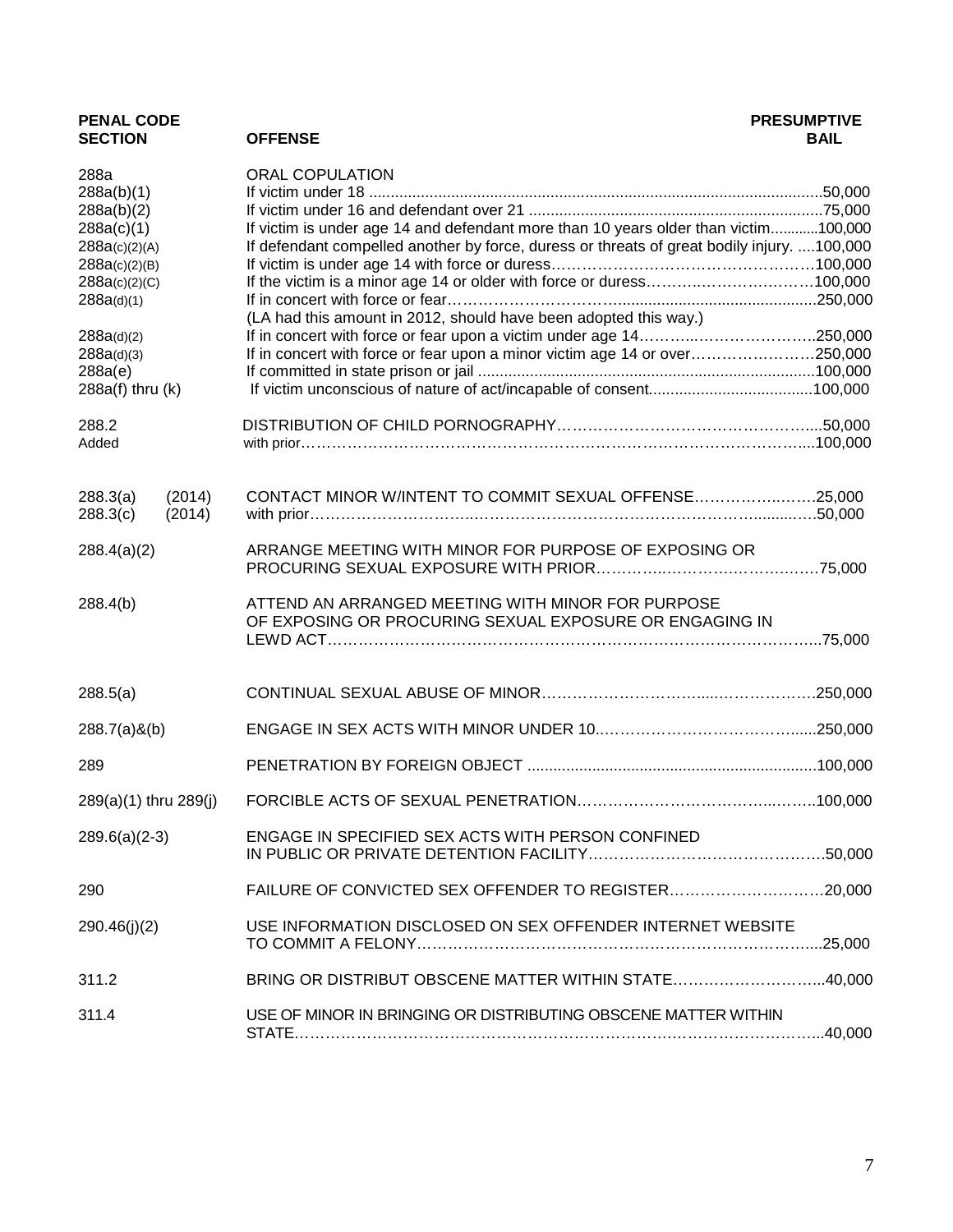| <b>PENAL CODE</b><br><b>SECTION</b> | <b>OFFENSE</b>                                                                | <b>PRESUMPTIVE</b><br><b>BAIL</b> |
|-------------------------------------|-------------------------------------------------------------------------------|-----------------------------------|
| 311.11(a)<br>(b)                    | POSSESSION OR CONTROL OF CHILD PRONOGRAPHY20,000                              |                                   |
| Added (c)<br>(2014)                 | More than 600 images (with at least 10 images involving prepubescent minor or |                                   |
| 314(1)                              |                                                                               |                                   |
| 337a                                |                                                                               |                                   |
| 368                                 |                                                                               |                                   |
| 405b                                |                                                                               |                                   |
| 422                                 |                                                                               |                                   |
| 424                                 | EMBEZZLEMENT OR FALSIFICATION OF ACCOUNTS BY PUBLIC OFFICERS25,000            |                                   |
| 451(a)                              |                                                                               |                                   |
| 451(b)                              |                                                                               |                                   |
| 451(c)                              |                                                                               |                                   |
| 451(d)                              |                                                                               |                                   |
| 451.5                               |                                                                               |                                   |
| 452(a)                              | RECKLESSLY CAUSING FIRE WITH GREAT BODILY INJURY35,000                        |                                   |
| 452(b)                              |                                                                               |                                   |
| 452(c)                              | RECKLESSLY CAUSING FIRE, STRUCTURE OR FOREST LAND20,000                       |                                   |
| 453(a)                              | POSSESSION, ETC. OF EXPLOSIVES, FLAMMABLE MATTER50,000                        |                                   |
| 454 (all subsections)               |                                                                               |                                   |
| 455                                 | ATTEMPT OR PREPARATION TO BURN ANY STRUCTURE OR PROPERTY75,000                |                                   |
| 459                                 | <b>BURGLARY</b>                                                               |                                   |
| 463                                 |                                                                               | .50,000                           |
| 464                                 |                                                                               | .50,000                           |
| 470                                 | FORGERY, INTENT; DOCUMENTS OF VALUE; COUNTERFEITING SEAL;                     |                                   |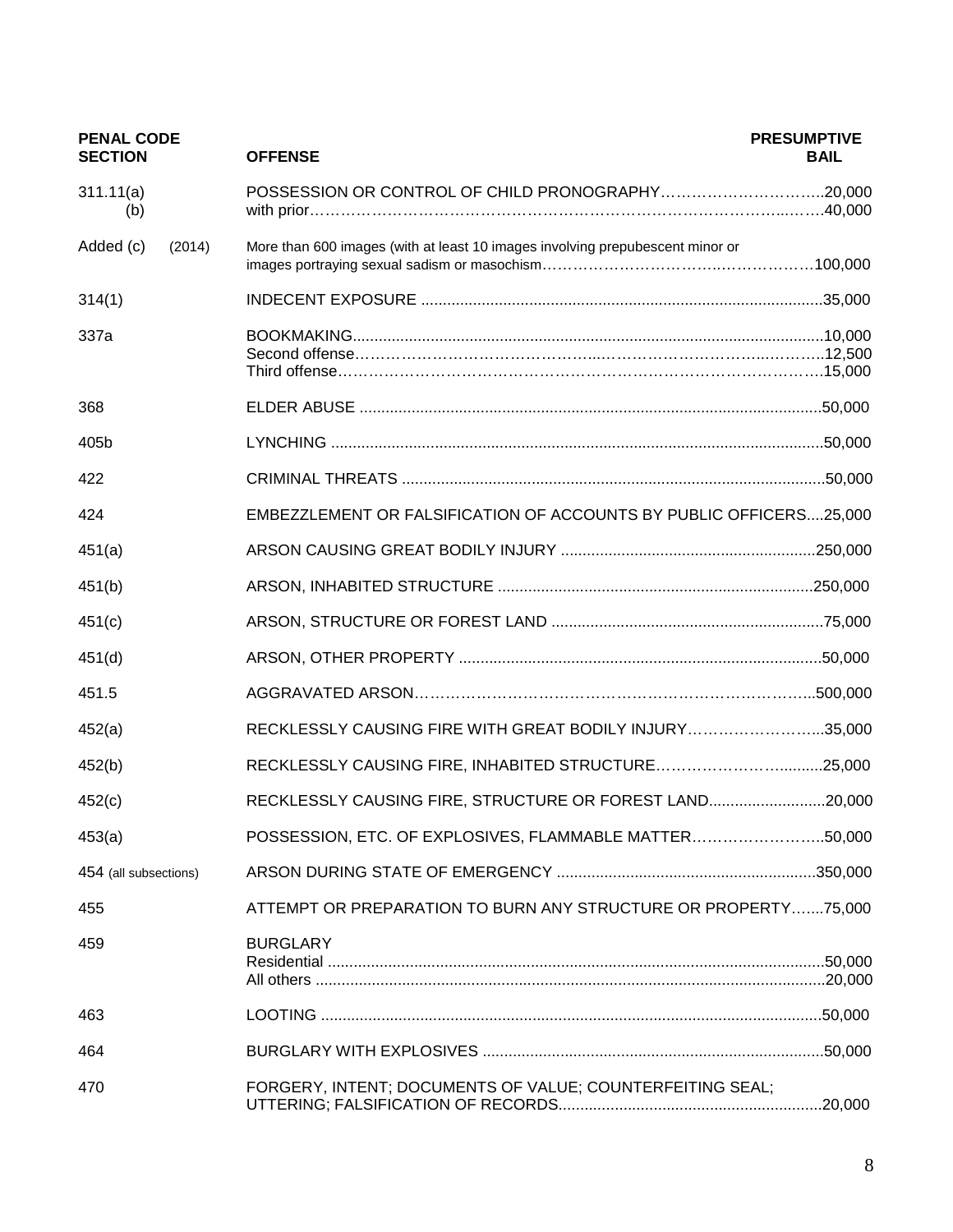| <b>PENAL CODE</b><br><b>SECTION</b>                        | <b>OFFENSE</b>                                                | <b>PRESUMPTIVE</b><br><b>BAIL</b> |
|------------------------------------------------------------|---------------------------------------------------------------|-----------------------------------|
| 470a                                                       | FORGERY/ COUNTERFEITING DRIVER'S LICENSE OR I.D. CARD20,000   |                                   |
| 470b                                                       | DISPLAYING OR POSSESSING FORGED DRIVER'S LICENSE OR I.D. CARD | .20,00                            |
| 471                                                        | FORGERY, FALSE ENTRIES IN RECORDS OR RETURNS 20,000           |                                   |
| 472                                                        | FORGERY OR COUNTERFEITING OR SEALS; POSSESSION AND            |                                   |
| 475                                                        |                                                               |                                   |
| 476                                                        |                                                               |                                   |
| 476a                                                       |                                                               |                                   |
| 477, 479, 480                                              |                                                               |                                   |
| 484b                                                       | THEFT, DIVERSION OF MONEY RECEIVED FOR SERVICES, LABOR,       |                                   |
| 484c<br>$484e - i$                                         |                                                               |                                   |
| $487(a)$ or (b)<br>See enhancement<br>12022.6(A)<br>(2014) |                                                               |                                   |
| 487(c)                                                     |                                                               |                                   |
| 487(d)(1)                                                  |                                                               |                                   |
| 487(d)(2)                                                  |                                                               |                                   |
| 496<br>See enhancement<br>12022.6(A)<br>(2014)             | RECEIVING STOLEN PROPERTY IF VALUE MORE THAN \$95020,000      |                                   |
| 497<br>See enhancement<br>12022.6(A)                       |                                                               |                                   |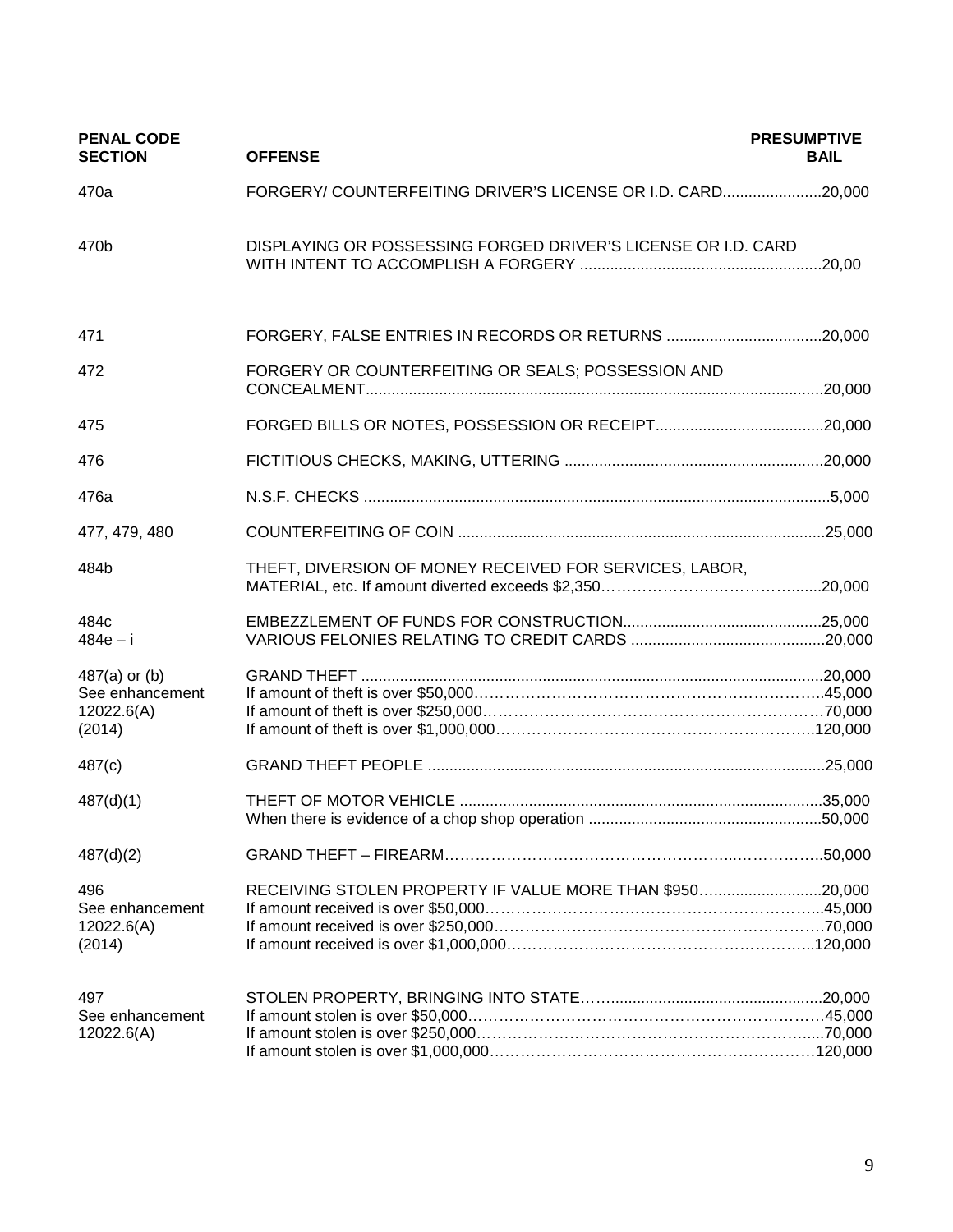| <b>PENAL CODE</b><br><b>SECTION</b> | <b>OFFENSE</b>                                              | <b>PRESUMPTIVE</b><br><b>BAIL</b> |
|-------------------------------------|-------------------------------------------------------------|-----------------------------------|
| 502                                 |                                                             |                                   |
| See enhancement                     |                                                             |                                   |
| 12022.6(A)                          |                                                             |                                   |
| (2014)                              |                                                             |                                   |
| 504                                 | EMBEZZLEMENT, MISAPPROPRIATION BY PUBLIC OFFICERS50,000     |                                   |
| See enhancement                     |                                                             |                                   |
| 186.11                              |                                                             |                                   |
| (2014)                              |                                                             |                                   |
| 504a                                | EMBEZZLEMENT, DISPOSAL OF PERSONAL PROPERTY UNDER LEASE OR  |                                   |
|                                     | EMBEZZLEMENT OF PROCEEDS OF SALE OF SECURED PROPERTY20,000  |                                   |
| 504b<br>See enhancement             |                                                             |                                   |
| 186.11                              |                                                             |                                   |
| (2014)                              |                                                             |                                   |
|                                     |                                                             |                                   |
| 505                                 | EMBEZZLEMENT BY CARRIER OR INDIVIDUAL TRANSPORTING PROPERTY |                                   |
|                                     |                                                             |                                   |
| See enhancement                     |                                                             |                                   |
| 186.11                              |                                                             |                                   |
| (2014)                              |                                                             |                                   |
| 506                                 | EMBEZZLEMENT, MISAPPROPRIATION BY TRUSTEE, CONTRACTOR25,000 |                                   |
| See enhancement                     |                                                             |                                   |
| 186.11                              |                                                             |                                   |
| (2014)                              |                                                             |                                   |
|                                     |                                                             |                                   |
| 507                                 |                                                             |                                   |
| See enhancement                     |                                                             |                                   |
| 186.11                              |                                                             |                                   |
| (2014)                              |                                                             |                                   |
| 514                                 |                                                             |                                   |
| See enhancement                     |                                                             |                                   |
| 186.11                              |                                                             |                                   |
| (2014)                              |                                                             |                                   |
| 518, 519                            |                                                             |                                   |
| 522                                 |                                                             |                                   |
| <b>PENAL CODE</b><br><b>SECTION</b> | <b>OFFENSE</b>                                              | <b>PRESUMPTIVE</b><br><b>BAIL</b> |
| 523                                 |                                                             |                                   |
|                                     |                                                             |                                   |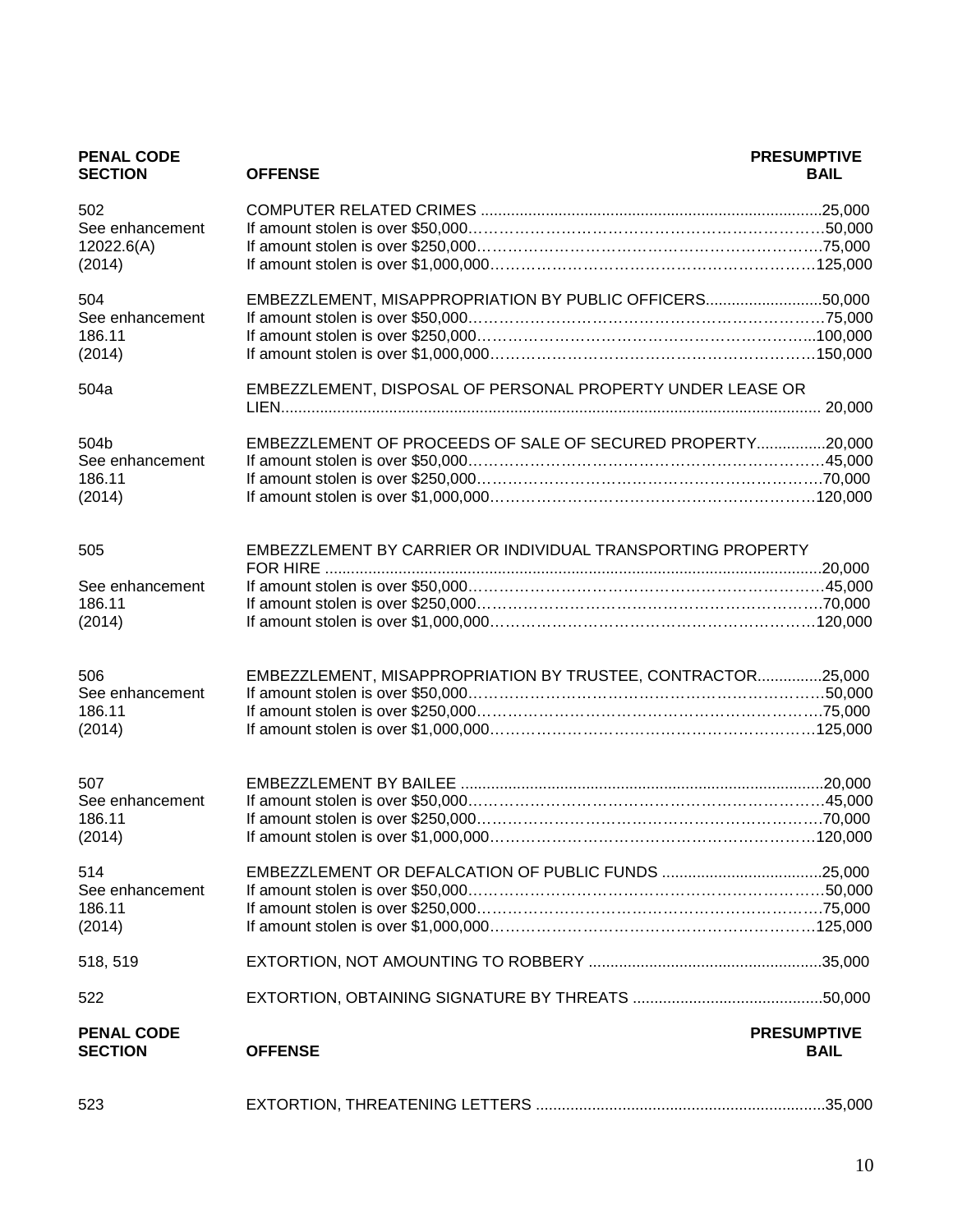| 529                                         |                                                            |  |
|---------------------------------------------|------------------------------------------------------------|--|
| 530.5                                       | UNAUTHORIZED USE OF PERSONAL INFORMATION TO OBTAIN CREDIT, |  |
| 532                                         |                                                            |  |
| 532f<br>See enhancement<br>186.11<br>(2014) |                                                            |  |
| 548<br>See enhancement<br>186.11<br>(2014)  |                                                            |  |
| 550<br>See enhancement<br>186.11<br>(2014)  |                                                            |  |
| 594.3                                       |                                                            |  |
| 597.5(a)                                    |                                                            |  |
| $646.9(a-c)$                                |                                                            |  |
| 647f                                        |                                                            |  |
| 647.6                                       |                                                            |  |
| 653f(b)                                     |                                                            |  |
| 653f(c)                                     |                                                            |  |
| 653w(a)                                     | FAILURE TO DISCLOSE ORIGIN OF RECORDING OR AUDIOVISUAL     |  |
| 664(a)                                      | ATTEMPT WHERE COMPLETED CRIME PUNISHABLE BY STATE PRISON   |  |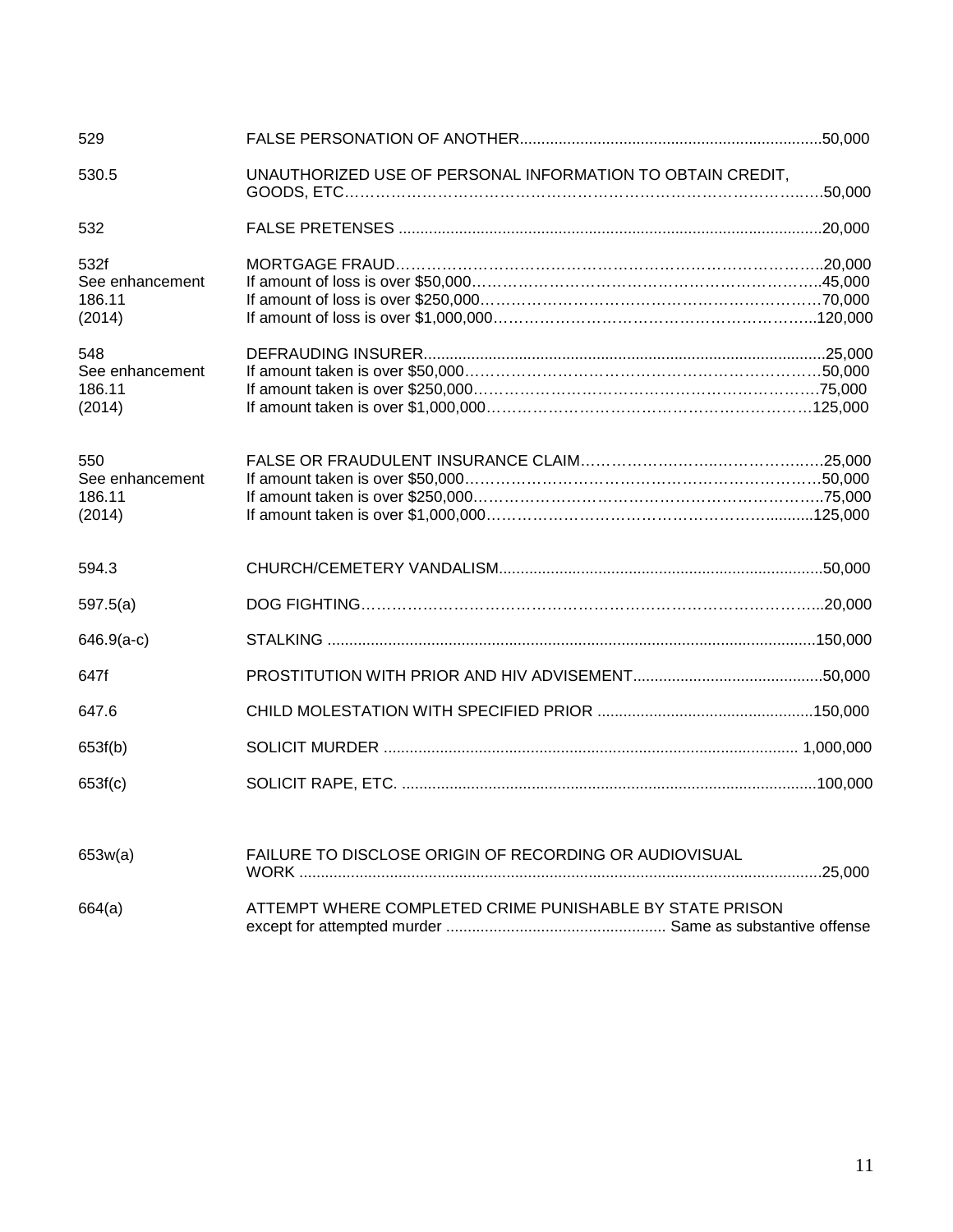| <b>PENAL CODE</b><br><b>SECTION</b> | <b>OFFENSE</b>                                                                                                                   | <b>PRESUMPTIVE</b><br><b>BAIL</b> |
|-------------------------------------|----------------------------------------------------------------------------------------------------------------------------------|-----------------------------------|
| 664/187                             |                                                                                                                                  |                                   |
| 666                                 | PETTY THEFT WITH PRIOR CONVICTION FOR PETTY THEFT ON WHICH                                                                       |                                   |
| 4501                                |                                                                                                                                  |                                   |
| 4501.5                              |                                                                                                                                  |                                   |
| 4502                                |                                                                                                                                  |                                   |
| 4503                                |                                                                                                                                  |                                   |
| 4530                                | ESCAPE, ATTEMPTED ESCAPE FROM PRISON WITH OR WITHOUT FORCE OR                                                                    |                                   |
| 4532                                | ESCAPE, ATTEMPTED ESCAPE BY FELON, MISDEMEANANT, INEBRIATE,<br>OR PERSON ON WORK FURLOUGH FROM JAIL, INDUSTRIAL FARM, etc100,000 |                                   |
| 4573                                |                                                                                                                                  |                                   |
| 4574                                |                                                                                                                                  |                                   |
| 11418 (except $(b)(2)$ )            |                                                                                                                                  |                                   |
| 11418(b)(2)                         | EMPLOY WEAPON OF MASS DESTRUCTION - CAUSE DEATH (LIFE)1,000,000                                                                  |                                   |
| 11418.1                             | SEND, ETC. FALSE WEAPON OF MASS DESTRUCTION WITH INTENT TO                                                                       |                                   |
| 11419                               | WEAPONS OF MASS DESTRUCTION AND BIOLOGICAL AGENTS500,000                                                                         |                                   |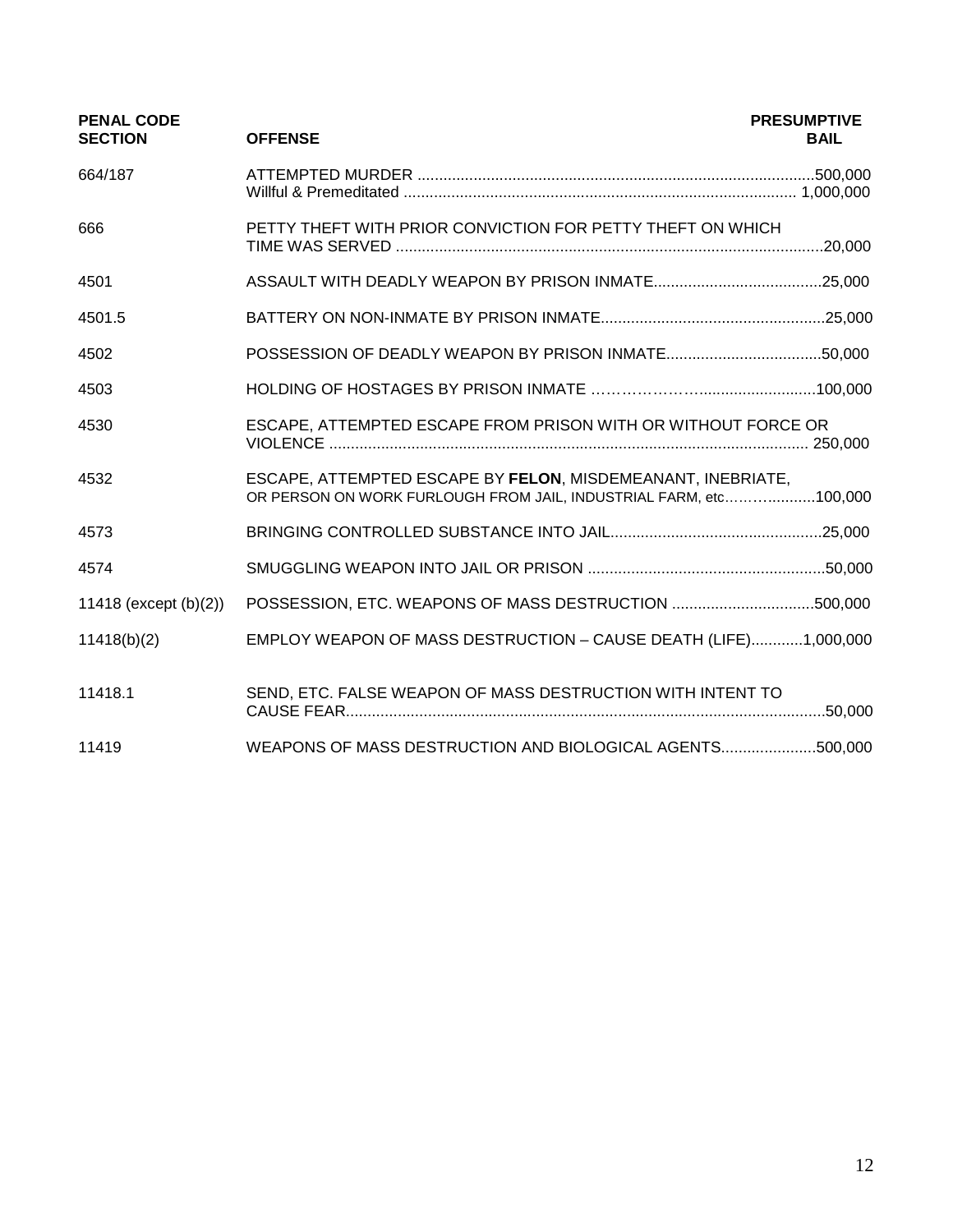| <b>PENAL CODE</b><br><b>SECTION</b>       | <b>OFFENSE</b>                                                  | <b>PRESUMPTIVE</b><br><b>BAIL</b> |
|-------------------------------------------|-----------------------------------------------------------------|-----------------------------------|
|                                           | 12020 (Repealed 2012) Replaced by the following eleven charges: |                                   |
| 20310                                     |                                                                 |                                   |
| 20410                                     |                                                                 |                                   |
| 20510                                     |                                                                 |                                   |
| 20610                                     |                                                                 |                                   |
| 20710                                     |                                                                 |                                   |
| 20910                                     |                                                                 |                                   |
| 21110                                     |                                                                 |                                   |
| 21810                                     |                                                                 |                                   |
| 22010                                     |                                                                 |                                   |
| 22210                                     |                                                                 |                                   |
| 22410                                     |                                                                 |                                   |
| 18715 (formerly 12303.2)                  | POSSESSION OF DESTRUCTIVE DEVICES OR EXPLOSIVES IN PUBLIC       | .500,000                          |
| 18720 (formerly 12312)                    | POSSESSION OF MATERIALS WITH INTENT TO MAKE DESTRUCTIVE         |                                   |
| 18725 (formerly 12303.1)                  |                                                                 |                                   |
| 18740 (formerly 12303.3)<br>w/ 1.000.000) | POSSESSION OF EXPLODING OR DESTRUCTIVE DEVICE OR EXPLOSIVE      |                                   |
| 18745 (formerly 12308)                    | EXPLODING DESTRUCTIVE DEVICE OR EXPLOSIVE WITH INTENT TO        |                                   |
| 18750 (formerly 12309)                    |                                                                 |                                   |
| 21310                                     |                                                                 |                                   |
| 22810 (formerly 12403.7)                  |                                                                 |                                   |
| 25400 (formerly 12025(b)                  |                                                                 |                                   |
| 25850 (formerly 12031)                    |                                                                 |                                   |
|                                           |                                                                 |                                   |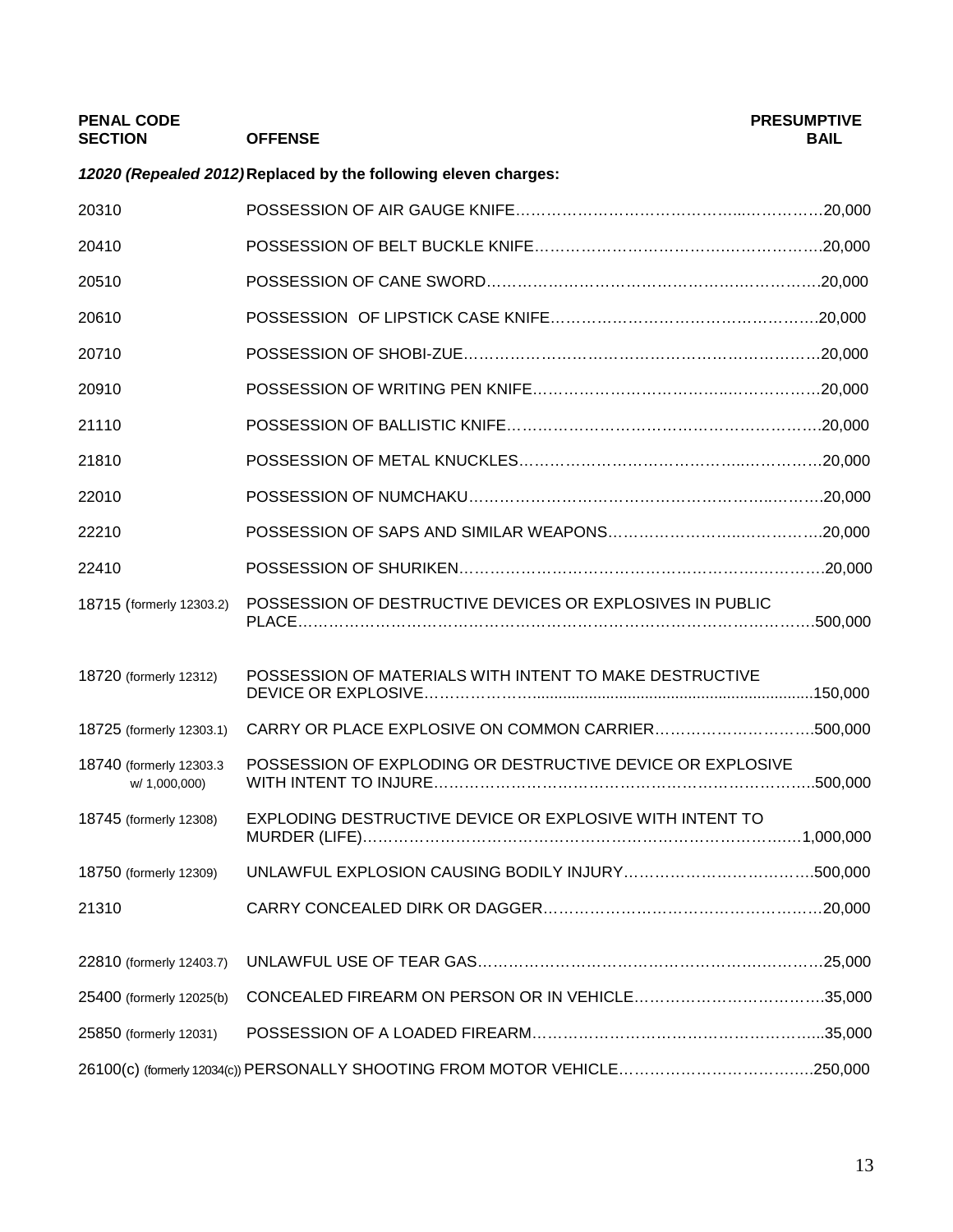| <b>PENAL CODE</b><br><b>SECTION</b> | <b>OFFENSE</b>                                                                  | <b>PRESUMPTIVE</b><br><b>BAIL</b> |
|-------------------------------------|---------------------------------------------------------------------------------|-----------------------------------|
| 29800 (formerly 12021)              | CONCEALABLE FIREARMS, OWNERSHIP OR POSSESSION BY FELON,                         |                                   |
|                                     |                                                                                 |                                   |
|                                     | 30600 (formerly 12280(a)(1)) MANUFACTURE, DISTRIBUTE, etc. ASSAULT WEAPON50,000 |                                   |
|                                     |                                                                                 |                                   |
| 31360 (formerly 12370)              |                                                                                 |                                   |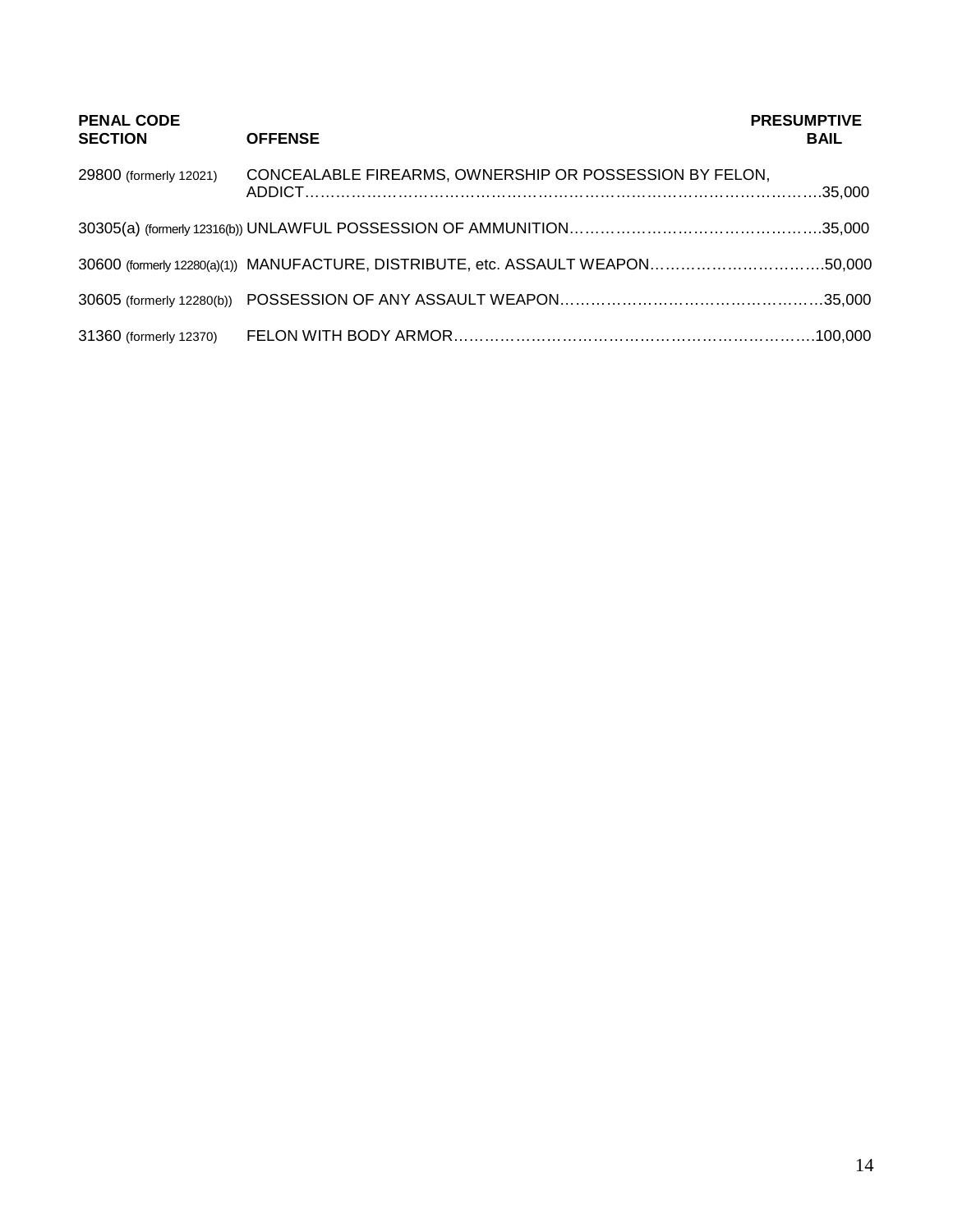#### **VEHICLE CODE**

| <b>VEHICLE CODE</b><br><b>SECTION</b> | <b>OFFENSE</b>                                                        | <b>PRESUMPTIVE</b><br><b>BAIL</b> |
|---------------------------------------|-----------------------------------------------------------------------|-----------------------------------|
| 2800.2(a)                             | ATTEMPTING TO EVADE PEACE OFFICER WHILE DRIVING                       |                                   |
| 2800.3<br>2800.3(a)<br>2800.3(b)      | ATTEMPTING OT EVADE PEACE OFFICER                                     |                                   |
| 2800.4                                | ATTEMPTING TO EVADE PEACE OFFICER                                     |                                   |
| 4463                                  |                                                                       |                                   |
| 10801                                 |                                                                       |                                   |
| 10851/10851(a)                        |                                                                       |                                   |
| $10851(b)$ , (e)                      | DRIVING CAR WITHOUT CONSENT                                           |                                   |
| 20001                                 |                                                                       | .50,000                           |
| 23110(b)                              | THROWING SUBSTANCE AT VEHICLE WITH INTENT TO CAUSE GBI30,000          |                                   |
| 23152                                 | DRIVING UNDER THE INFLUENCE OF ALCOHOL OR DRUGS                       |                                   |
| 23153                                 | DRIVING UNDER THE INFLUENCE OF ALCOHOL OR DRUGS: BODILY INJURY100,000 |                                   |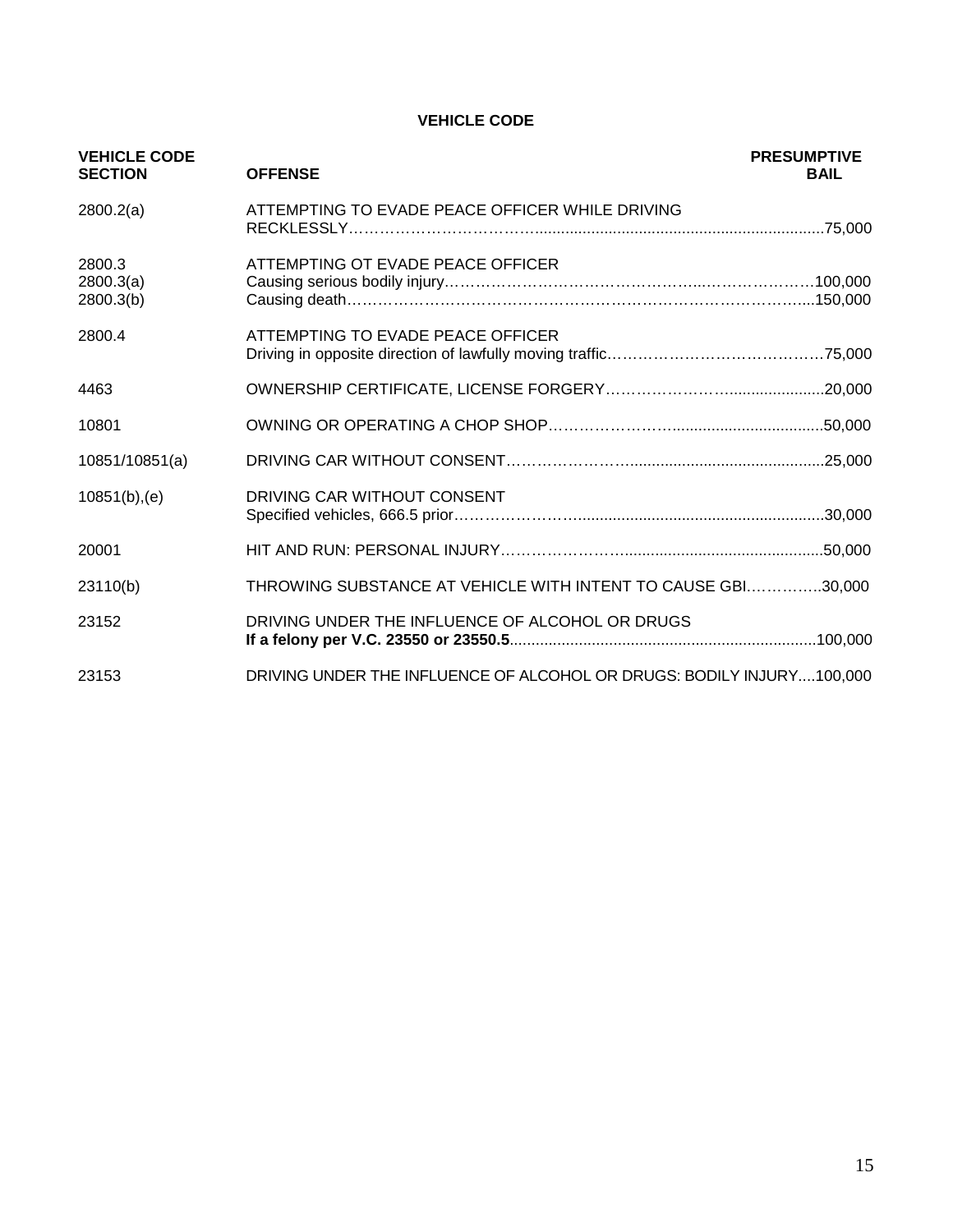#### **HEALTH AND SAFETY CODE**

| <b>H&amp;S</b><br><b>SECTION</b> |                                      | <b>OFFENSE</b>                                                                                      | <b>PRESUMPTIVE</b><br><b>BAIL</b> |
|----------------------------------|--------------------------------------|-----------------------------------------------------------------------------------------------------|-----------------------------------|
| 11054-11058                      |                                      | CONTROLLED SUBSTANCES DEFINED: SCHEDULES I, II, III, IV, V                                          |                                   |
| 11152, 11153                     |                                      | CONTROLLED SUBSTANCES, WRITING, DISPENSING                                                          |                                   |
| 11154, 11155                     |                                      | CONTROLLED SUBSTANCES, PRESCRIBING, ADMINISTERING, FURNISHING20,000                                 |                                   |
| 11156                            |                                      | CONTROLLED SUBSTANCES, PRESCRIBING, ADMINISTERING, FURNISHING                                       |                                   |
| 11162.5                          |                                      |                                                                                                     |                                   |
| 11350                            |                                      | ILLEGAL POSSESSION OF CERTAIN SPECIFIC OR CLASSIFIED CONTROLLED                                     |                                   |
| 11351                            | (2012)<br>(2012)<br>(2012)<br>(2012) | POSSESSION OR PURCHASE FOR SALE OF CERTAIN SPECIFIC OR CLASSIFIED<br><b>CONTROLLED SUBSTANCES</b>   |                                   |
| 11351.5                          |                                      | POSSESSION OR PURCHASE FOR SALE OF COCAINE BASE                                                     |                                   |
| 11352                            |                                      | ILLEGAL TRANSPORTATION, SALE, FURNISHING OF CERTAIN<br>SPECIFIC OR CLASSIFIED CONTROLLED SUBSTANCES |                                   |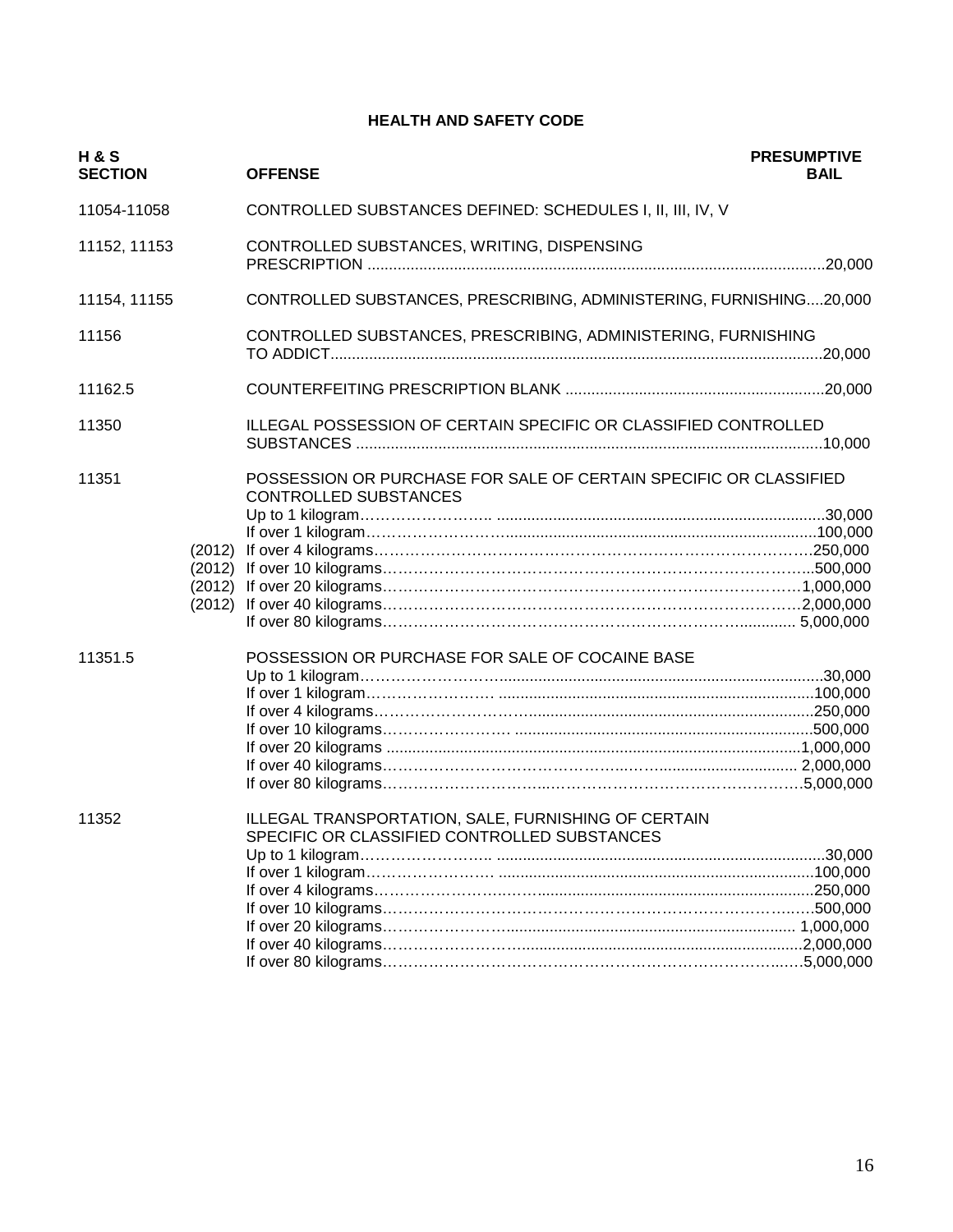| H & S<br><b>SECTION</b> | <b>OFFENSE</b>                                                                                                                               | <b>PRESUMPTIVE</b><br><b>BAIL</b> |
|-------------------------|----------------------------------------------------------------------------------------------------------------------------------------------|-----------------------------------|
| 11353                   | PERSON 18 YEARS OR OVER USING MINOR IN SALE,<br>TRANSPORTATION, OR GIVING TO A MINOR CERTAIN SPECIFIC OR<br>CLASSIFIED CONTROLLED SUBSTANCES |                                   |
|                         |                                                                                                                                              |                                   |
|                         |                                                                                                                                              |                                   |
|                         |                                                                                                                                              |                                   |
|                         |                                                                                                                                              |                                   |
|                         |                                                                                                                                              |                                   |
|                         |                                                                                                                                              |                                   |
|                         |                                                                                                                                              |                                   |
| 11353.5                 | ADULT PREPARING TO SELL TO MINOR DRUGS OR NARCOTICS                                                                                          |                                   |
|                         |                                                                                                                                              |                                   |
|                         |                                                                                                                                              |                                   |
|                         |                                                                                                                                              |                                   |
|                         |                                                                                                                                              |                                   |
|                         |                                                                                                                                              |                                   |
|                         |                                                                                                                                              |                                   |
|                         |                                                                                                                                              |                                   |
| 11354                   | PERSON UNDER 18 YEARS USING MINOR IN SALE, TRANSPORTATION, OR GIVING<br>TO A MINOR CERTAIN SPECIFIC OR CLASSIFIED SUBSTANCES                 |                                   |
|                         |                                                                                                                                              |                                   |
|                         |                                                                                                                                              |                                   |
|                         |                                                                                                                                              |                                   |
|                         |                                                                                                                                              |                                   |
|                         |                                                                                                                                              |                                   |
|                         |                                                                                                                                              |                                   |
|                         |                                                                                                                                              |                                   |
| 11355                   | SALE OR FURNISHING SUBSTANCE FALSELY REPRESENTED AS CONTROLLED<br>SUBSTANCE, WITH RESPECT TO CERTAIN SPECIFIC OR CLASSIFIED                  |                                   |
|                         |                                                                                                                                              |                                   |
|                         |                                                                                                                                              |                                   |
| 11357                   | MARIJUANA, POSSESSION                                                                                                                        |                                   |
| 11357(a)                |                                                                                                                                              |                                   |
| 11358                   | MARIJUANA: CULTIVATE, PROCESS                                                                                                                |                                   |
|                         |                                                                                                                                              |                                   |
|                         |                                                                                                                                              |                                   |
|                         |                                                                                                                                              |                                   |
| 11359                   | MARIJUANA, POSSESSION FOR SALE                                                                                                               |                                   |
|                         |                                                                                                                                              |                                   |
|                         |                                                                                                                                              |                                   |
|                         |                                                                                                                                              |                                   |
|                         |                                                                                                                                              |                                   |
|                         |                                                                                                                                              |                                   |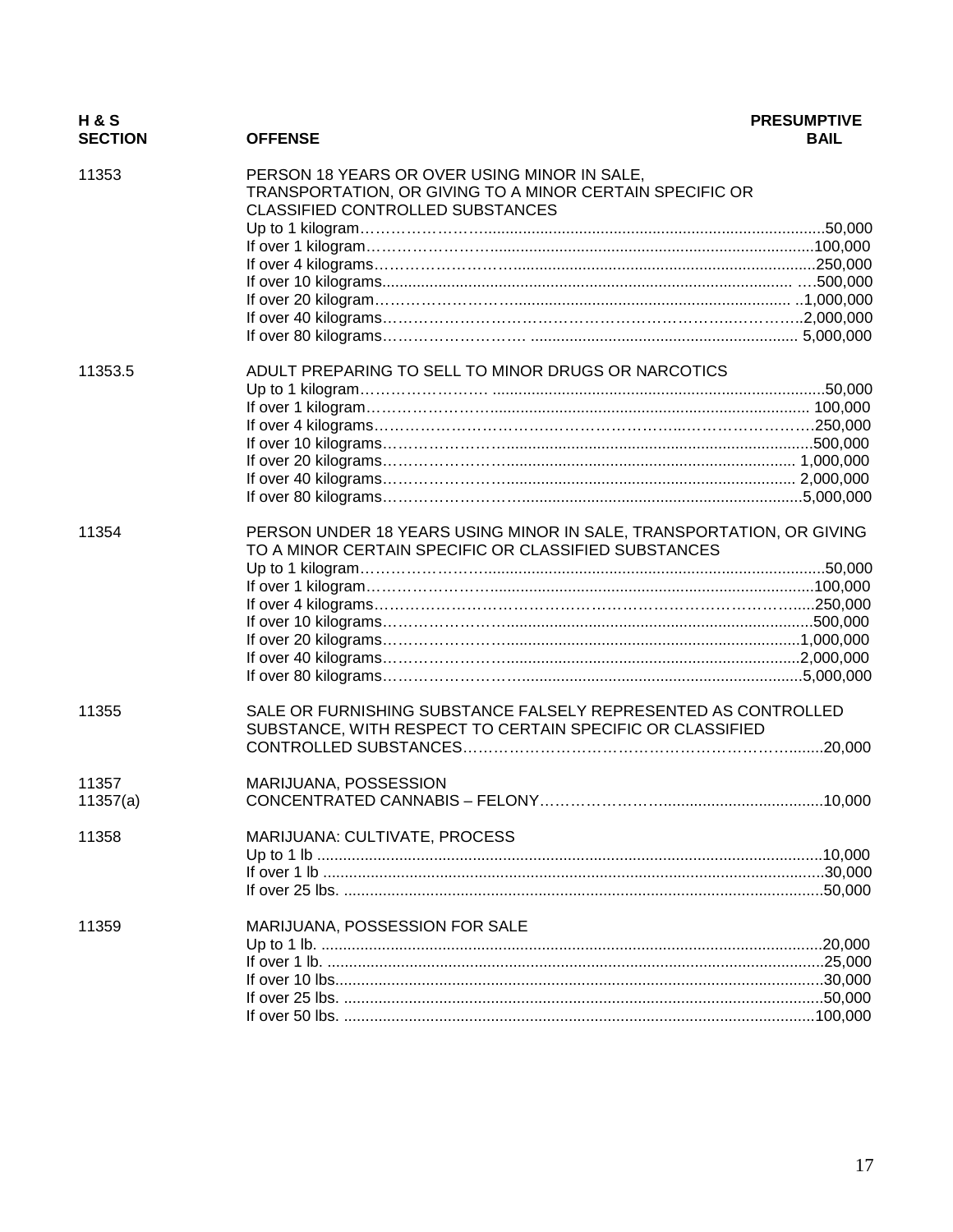| <b>H&amp;S</b><br><b>SECTION</b> | <b>OFFENSE</b>                                                                                      | <b>PRESUMPTIVE</b><br><b>BAIL</b> |
|----------------------------------|-----------------------------------------------------------------------------------------------------|-----------------------------------|
| 11360(a)                         | MARIJUANA: TRANSPORTATION, SALE, FURNISHING                                                         |                                   |
|                                  |                                                                                                     |                                   |
|                                  |                                                                                                     |                                   |
|                                  |                                                                                                     |                                   |
|                                  |                                                                                                     |                                   |
|                                  |                                                                                                     |                                   |
| 11361                            | MARIJUANA: PERSON 18 YEARS OR OVER USING MINOR UNDER 14 IN SALE,<br>TRANSPORTATION, GIVING TO MINOR |                                   |
|                                  |                                                                                                     |                                   |
|                                  |                                                                                                     |                                   |
|                                  |                                                                                                     |                                   |
| 11363                            |                                                                                                     |                                   |
| 11366                            | MAINTAINING PLACE FOR SELLING, GIVING, USING OF CERTAIN SPECIFIC                                    |                                   |
| 11366.5(a)                       | RENT, LEASE, ETC., ROOM FOR MANUFACTURE, STORAGE OR DISTRIBUTION                                    |                                   |
| 11366.5(b)                       |                                                                                                     |                                   |
| 11366.6                          |                                                                                                     |                                   |
| 11368                            | NARCOTIC DRUG: FORGING, ALTERING PRESCRIPTION 20,000                                                |                                   |
| 11370.1                          | POSSESSION OF SPECIFIED CONTROLLED SUBSTANCES WHILE ARMED                                           |                                   |
| 11377                            |                                                                                                     |                                   |
| 11378                            | POSSESSION OF CONTROLLED SUBSTANCES FOR SALE                                                        |                                   |
|                                  |                                                                                                     |                                   |
|                                  |                                                                                                     |                                   |
|                                  |                                                                                                     |                                   |
|                                  |                                                                                                     |                                   |
|                                  |                                                                                                     |                                   |
|                                  |                                                                                                     |                                   |
|                                  |                                                                                                     |                                   |
| 11378.5                          | POSSESSION OR PURCHASE FOR SALE OF PCP                                                              |                                   |
|                                  |                                                                                                     |                                   |
|                                  |                                                                                                     |                                   |
|                                  |                                                                                                     |                                   |
|                                  |                                                                                                     |                                   |
|                                  |                                                                                                     |                                   |
|                                  |                                                                                                     |                                   |
|                                  |                                                                                                     |                                   |
|                                  |                                                                                                     |                                   |
|                                  |                                                                                                     |                                   |
|                                  |                                                                                                     |                                   |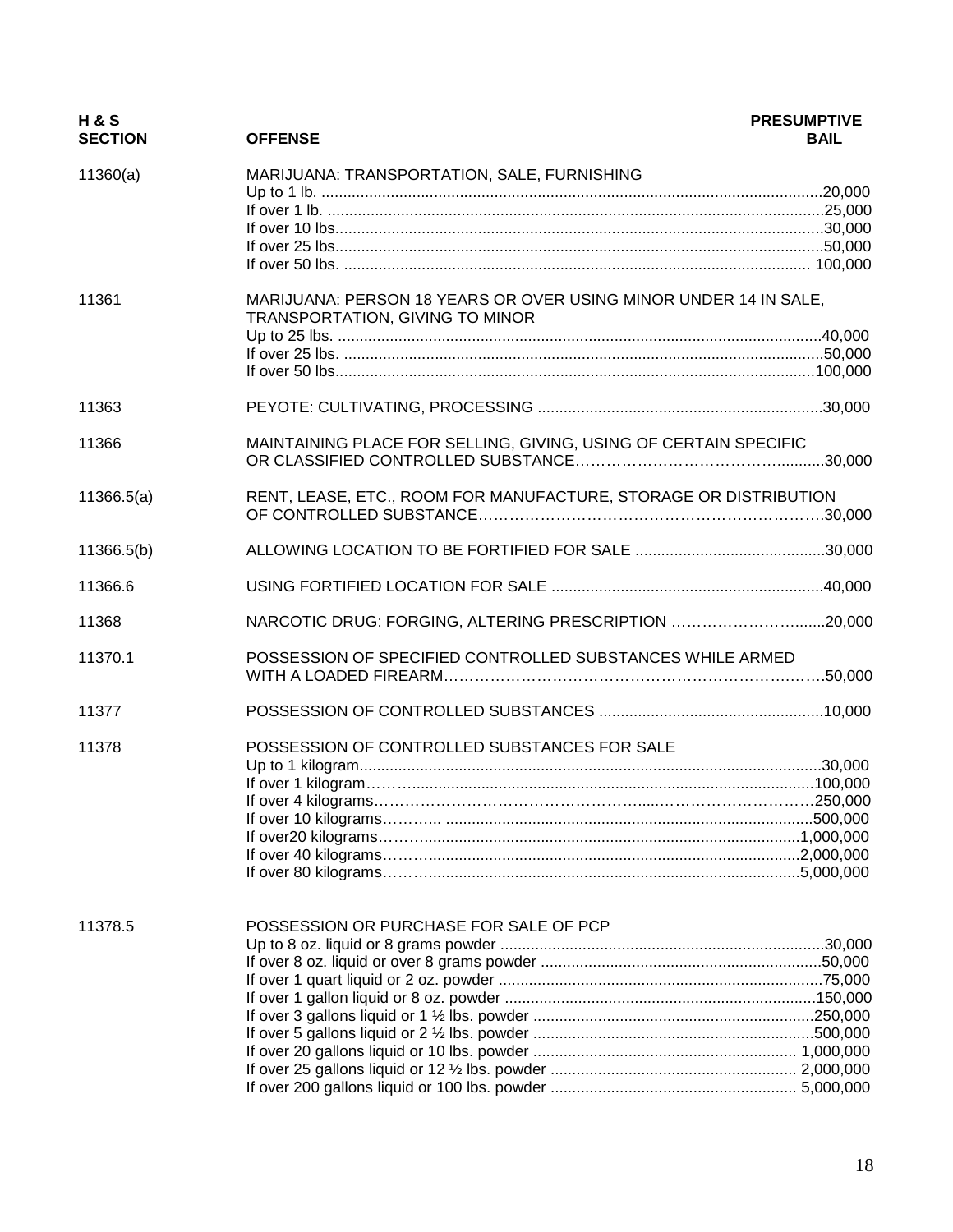| <b>H&amp;S</b><br><b>SECTION</b> | <b>OFFENSE</b>                                              | <b>PRESUMPTIVE</b><br><b>BAIL</b> |
|----------------------------------|-------------------------------------------------------------|-----------------------------------|
| 11379                            | SALE OF CONTROLLED SUBSTANCES                               |                                   |
|                                  |                                                             |                                   |
|                                  |                                                             |                                   |
|                                  |                                                             |                                   |
|                                  |                                                             |                                   |
|                                  |                                                             |                                   |
|                                  |                                                             |                                   |
| 11379.5                          | <b>SALE OF PCP</b>                                          |                                   |
|                                  |                                                             |                                   |
|                                  |                                                             |                                   |
|                                  |                                                             |                                   |
|                                  |                                                             |                                   |
|                                  |                                                             |                                   |
|                                  |                                                             |                                   |
|                                  |                                                             |                                   |
|                                  |                                                             |                                   |
|                                  |                                                             |                                   |
| 11379.6(a)                       |                                                             |                                   |
| 11379.6(c)                       |                                                             |                                   |
| 11379.7                          | VIOLATION OF (OR ATTEMPT) P.C. § 11379.6 OR 11383           |                                   |
|                                  |                                                             |                                   |
|                                  |                                                             |                                   |
| 11379.8                          | VIOLATION OF 11379.6                                        |                                   |
|                                  |                                                             |                                   |
|                                  |                                                             |                                   |
|                                  |                                                             |                                   |
|                                  |                                                             |                                   |
| 11380                            | SOLICITING MINOR RE CONTROLLED SUBSTANCES                   |                                   |
|                                  |                                                             |                                   |
|                                  |                                                             |                                   |
| 11382                            | SALE SUBSTANCE REPRESENTED TO BE CONTROLLED SUBSTANCE20,000 |                                   |
| 11383 (all sections)             |                                                             |                                   |
| 11383.5<br>Listed under 11383    | POSSESSION OF PRECURSORS WITH INTENT TO MANUFACTURE         |                                   |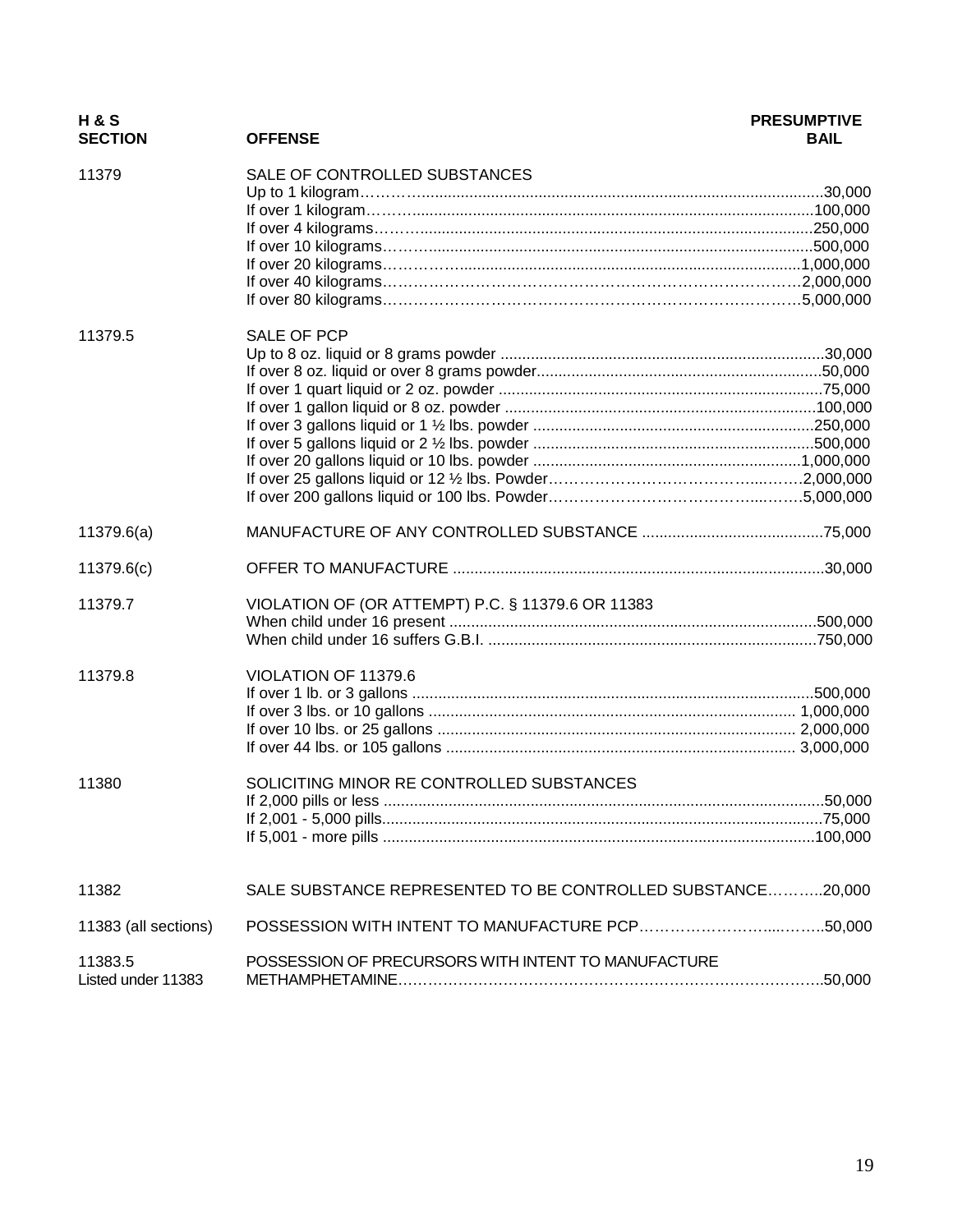| H & S<br><b>SECTION</b>       | <b>OFFENSE</b>                                                                                                            | <b>PRESUMPTIVE</b><br><b>BAIL</b> |
|-------------------------------|---------------------------------------------------------------------------------------------------------------------------|-----------------------------------|
| 11383.6<br>Listed under 11383 | POSSESSION WITH INTENT TO SELL, TRANSFER OR FURNISH SPECIFIED<br>CHEMICALS TO ANOTHER PERSON HAVING INTENT TO MANUFACTURE |                                   |
| 11383.7<br>Listed under 11383 | POSSESSION OF PRECURSORS WITH INTENT TO MANUFACTURE                                                                       |                                   |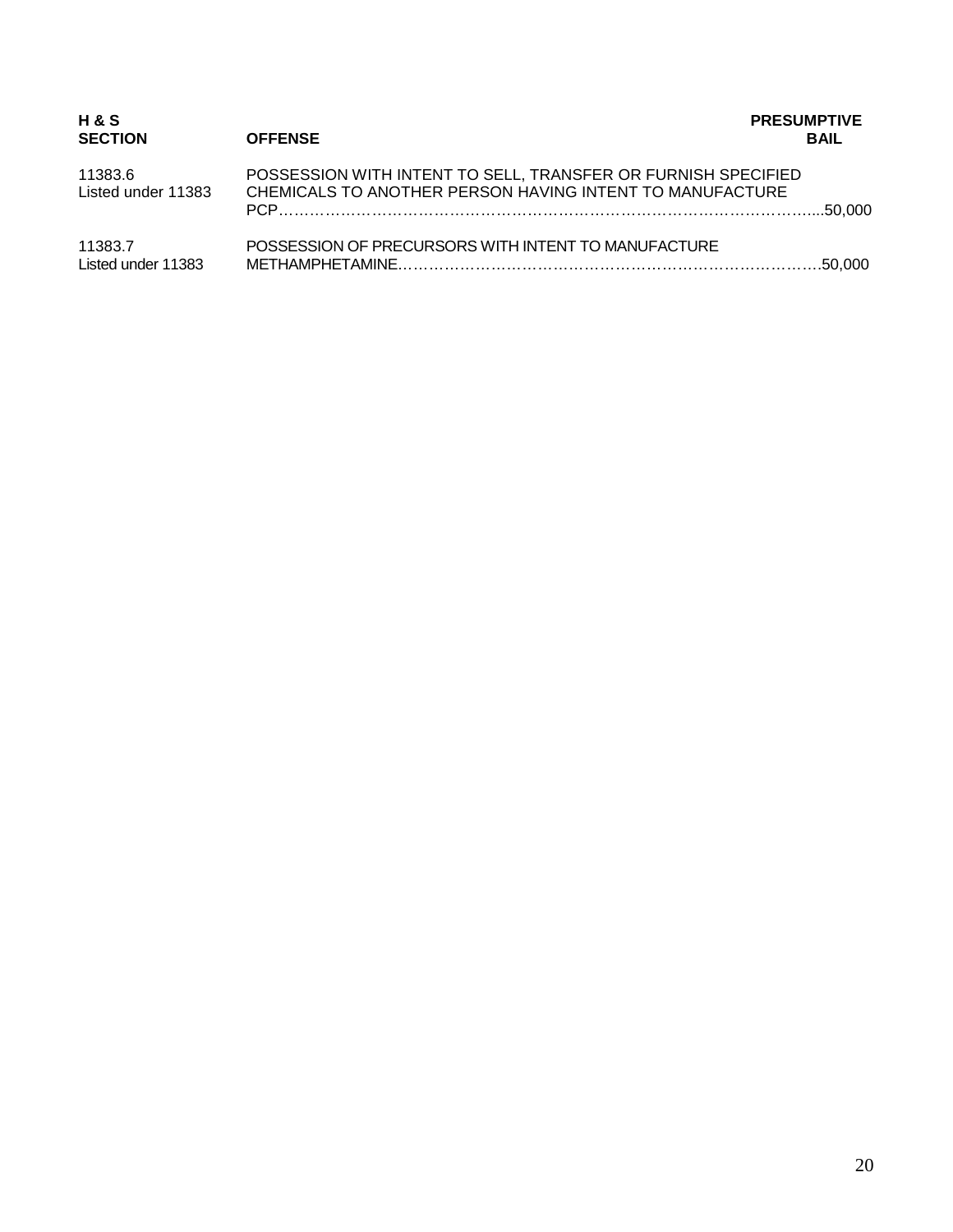#### **BUSINESS & PROFESSIONS CODE**

| <b>B&amp;P</b><br><b>SECTION</b> |        | <b>OFFENSE</b>                                                       | <b>PRESUMPTIVE</b><br><b>BAIL</b> |
|----------------------------------|--------|----------------------------------------------------------------------|-----------------------------------|
| 22449                            | (2014) | <b>PRICE GOUGING IN CONNECTION WITH DREAM ACT APPLICATIONS20.000</b> |                                   |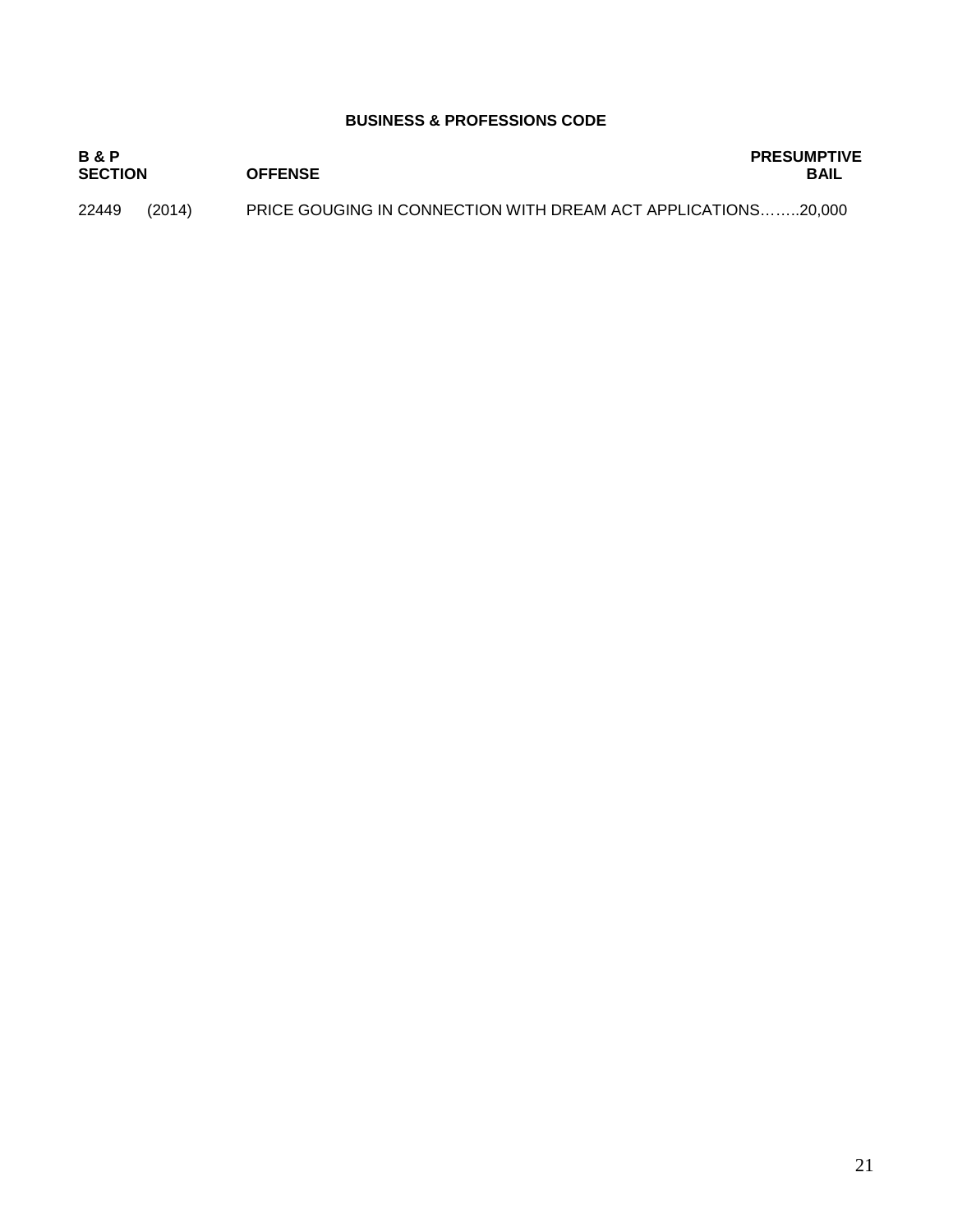# *SPECIAL ALLEGATION BAIL ENHANCEMENTS*

| <b>SECTION</b>            | <b>DESCRIPTION</b>                                            | <b>BAIL</b> |
|---------------------------|---------------------------------------------------------------|-------------|
|                           | <b>PENAL CODE</b>                                             |             |
| 186.10(A)(1)(c)           | MONEY LAUNDERING - LESS THAN \$150,000                        | 10,000      |
| 186.10(B)(1)(c)           | MONEY LAUNDERING - LESS THAN \$1 MILLION                      | 20,000      |
| 186.10(C)(1)              | MONEY LAUNDERING - EXCESS OF \$1 MILLION                      | 30,000      |
| 186.10(D)(1)(c)           | MONEY LAUNDERING EXCEEDING \$2,500,000                        | 40,000      |
| ***186.11 PC              | MULTIPLE FELONIES INVOLVING FRAUD OR EMBEZZLEMENT             |             |
| (All sections)            | Loss exceeds \$100,000                                        | 100,000     |
| (2014)                    | Loss exceeds \$500,000                                        | 250,000     |
|                           |                                                               |             |
| 186.11(a)(2)              | COMISSION OF 2 OR MORE FRAUDS INVOLVING MORE THAN \$500,000   | 30,000      |
| $\overline{186.11(a)(3)}$ | COMMISSION OF 2 OR MORE FRAUDS - MORE THAN \$100,000          | 10,000      |
| 186.11(a)(3)              | COMMISSION OF 2 OR MORE - FRAUDS MORE THAN \$150,000          | 20,000      |
| 186.22(b)(1)(a)           | COMMISSION OF FELONY FOR THE BENEFIT OF A STREET GANG         | 100,000*    |
| 186.22(b)(1)(B)           | SERIOUS FELONY FOR BENEFIT OF STREET GANG                     | 100,000*    |
| 186.22(b)(1)(C)           | VIOLENT FELONY FOR BENEFIT OF STREET GANG                     | 100,000*    |
| 186.22(b)(2)              | COMMISSION OF A FELONY AT DIRECTION OF STREET GANG IF ALSO    | 30,000*     |
|                           | CONVICTED OF FELONY WITNESS INTIMIDATION                      |             |
| 186.22(b)(4)              | COMMISSION OF FELONY FOR BENEFIT OF A STREET GANG - LIFE TERM | 500,000*    |
| 186.22(b)(5)              | COMMISSION OF A FELONY FOR BENEFIT OF A STREET GANG           | 30,000*     |
| 186.22(d)                 | COMMISSION OF A "WOBBLER" FOR BENEFIT OF A STREET GANG        | 100,000*    |
| 186.33(B)(1)              | COMMISSION OF GANG CRIME AFTER FAILING TO REGISTER AS GANG    | 100,000     |
|                           | <b>OFFENDER</b>                                               |             |
| 190.03                    | MURDER BECAUSE OF DISABILITY/GENDER/SEXUAL ORIENTATION        | 250,000     |
| 273d(b)                   | PRIOR CONVICTION OF WILLFULLY INFLICTING UPON A CHILD         | 40,000      |
|                           | <b>CORPORAL PUNISHMENT</b>                                    |             |
| 273.4                     | WILLFUL HARM OR INJURY TO CHILD INVOLVING FEMALE GENITAL      | 50,000      |
|                           | <b>MUTILATION</b>                                             |             |
| 289.5(d)                  | SEX OFFENSE COMMITTED AFTER FLEEING STATE                     | 20,000      |
| 290(q)                    | USING SEX OFFENDER REGISTRATION INFORMATION TO COMMIT A       | 50,000      |
|                           | <b>FELONY</b>                                                 |             |
| 290.4(b)                  | USING SEX OFFENDER REGISTRATION TO COMMIT A FELONY            | 50,000      |
| 347(a)                    | WILLFULLY MINGLING POISON WITH FOOD, DRINK OR MEDICINE TO     | 30,000      |
|                           | CAUSE GREAT BODILY INJURY OR DEATH                            |             |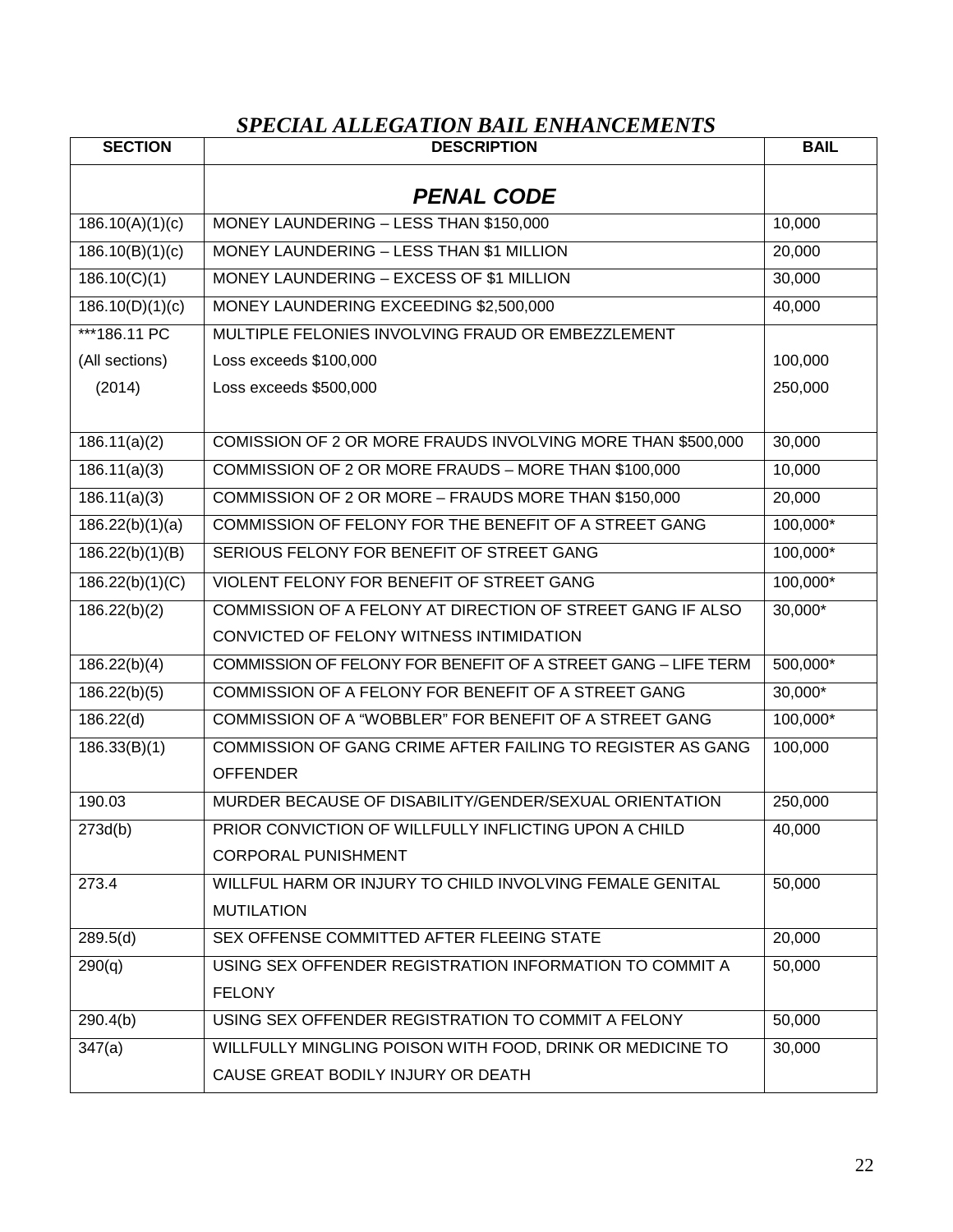| 368(a)(2)(A)   | COMMISSION OF ELDER ABUSE CAUSING GREAT BODILY INJURY         | 30,000       |
|----------------|---------------------------------------------------------------|--------------|
|                | UNDER 70 YEARS OF AGE                                         |              |
| 368(a)(2)(B)   | COMMISSION OF ELDER ABUSE CAUSING GREAT BODILY INJURY         |              |
|                | WHEN VICTIM IS 70 YEARS OF AGE OR OLDER                       |              |
| 368(a)(3)(A)   | COMMISSION OF ELDER ABUSE CAUSING DEATH UNDER 70 YEARS OF AGE | 50,000       |
| 368(a)(3)(B)   | COMMISSION OF ELDER ABUSE CAUSING DEATH WHEN VICTIM IS 70     | 70,000       |
|                | <b>YEARS OR OLDER</b>                                         |              |
| 422.7 & 422.75 | FELONY THAT IS A HATE CRIME                                   | 30,000       |
| (all sections) |                                                               |              |
| 422.75(a)      | <b>HATE CRIME</b>                                             |              |
| (2014)         |                                                               |              |
| 422.75(b)      | HATE CRIME AGAINST PROPERTY                                   | 30,000       |
| (2014)         |                                                               |              |
| 422.75(C)      | <b>HATE CRIME W/ANOTHER</b>                                   | 30,000       |
| (2014)         |                                                               |              |
| 422.75(e)      | HATE CRIME WITH PRIOR AND CURRENT FELONY                      |              |
| (2014)         |                                                               | 30,000       |
| 451.1(a)       | COMMISSION OF FELONY ARSON WITH PRIOR CONVICTION OF ARSON     | 40,000       |
| 452.1          | FELONY CONVICTION CAUSING FIRE ANY STRUCTURE                  | 20,000       |
| 548(b)         | PRIOR CONVICTION OF ANY SPECIFIED INSURANCE FRAUD             | 20,000       |
| 550(e)         | PRIOR CONVICTION OF ANY SPECIFIED INSURANCE FRAUD WITH        | 20,000       |
|                | <b>CURRENT CONVICTION</b>                                     |              |
| 593a(b)        | MALICIOUSLY DRIVING OR PLACING IN TREE A HARD SUBSTANCE TO    | 30,000       |
|                | CAUSE GREAT BODILY INJURY                                     |              |
| 600c           | HARMING OR OBSTRUCTION OF HORSE OR DOG USED BY PEACE          | 10,000       |
|                | <b>OFFICERS</b>                                               |              |
| 600(d)         | HARMING OR INTERFERING WITH POLICE HORSE OR POLICE DOG        | 20,000       |
| 667(a)(1)      | PRIOR CONVICTION OF A SERIOUS FELONY WITH CURRENT             | 50,000       |
|                | CONVICTION OF A SERIOUS FELONY                                | Per prior    |
| 667.5(a)       | VIOLENT FELONY WITH A VIOLENT FELONY PRIOR                    | 30,000       |
|                |                                                               | 10,000       |
|                |                                                               | Per prior in |
|                |                                                               | last 5 years |
| 667.5(b)       | PRIOR PRISON TERM WITH CURRENT FELONY CONVICTION              | 10,000       |
|                |                                                               | 10,000       |
|                |                                                               | Per prior in |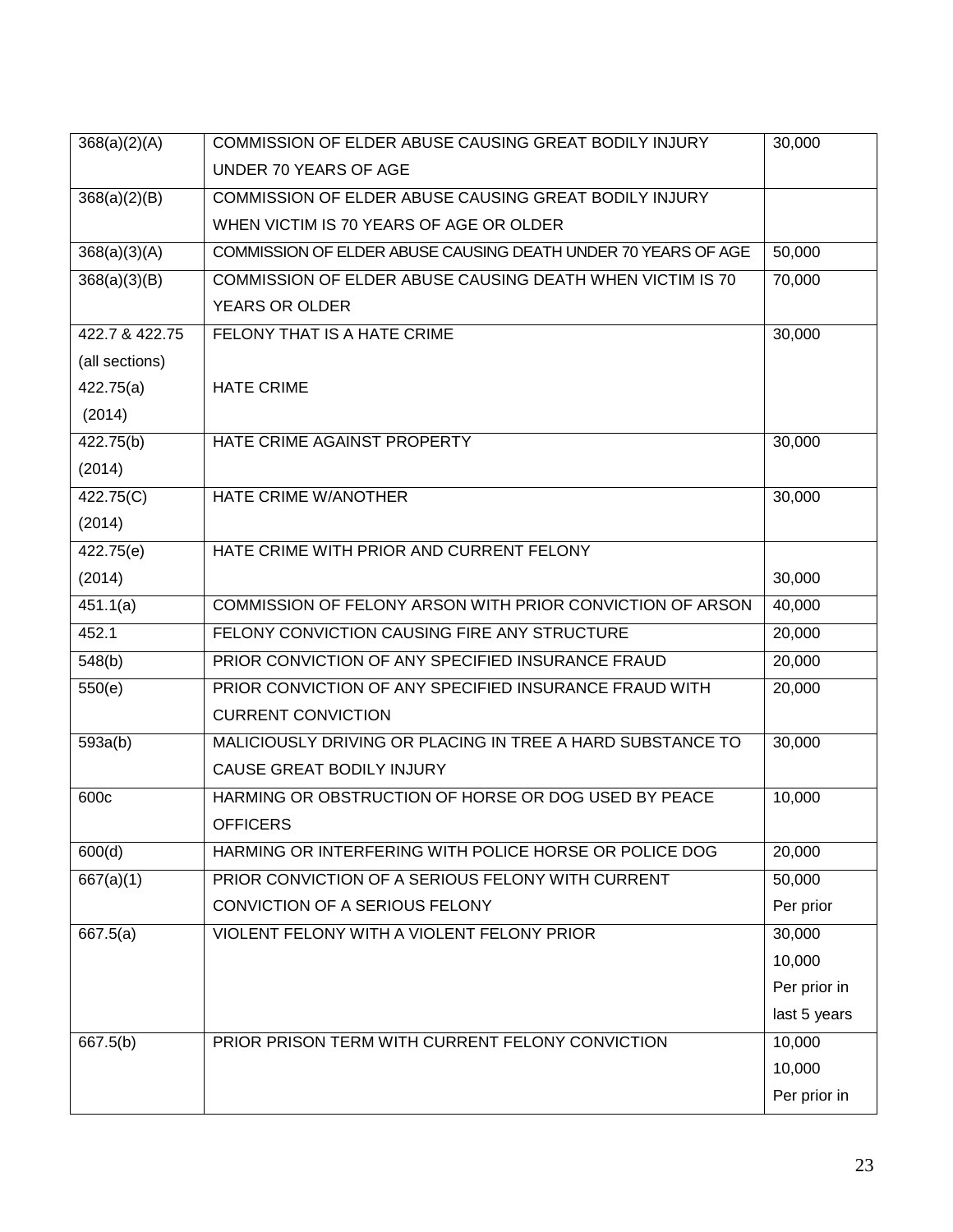|                |                                                                  | last 5 years |
|----------------|------------------------------------------------------------------|--------------|
| 667.51(a)      | PRIOR CONVICTION OF ANY SPECIFIED SEX OFFENSE WITH CURRENT       | 50,000       |
|                | CONVICTION WITH A CHILD UNDER 14 YEARS OF AGE                    | Per prior    |
| 667.51(c)      | CONVICTION OF P.C. 288 OR 288.5 W/TWO OR MORE PRIOR SEX          | 1,000,000    |
|                | <b>CONVICTION</b>                                                |              |
| 667.51(d)      | TWO PRIOR SPECIFIED SEX OFFENSES WITH CURRENT CONVICTION         | 150,000      |
|                | CHILD UNDER 14 YEARS OF AGE                                      |              |
| 667.6(a)       | PRIOR CONVICTION OF ANY SPECIFIED SEX OFFENSE WITH CURRENT       | 50,000       |
|                | <b>CONVICTION</b>                                                | Per prior    |
| 667.6(b)       | TWO OR MORE PRIOR PRISON TERMS FOR ANY SPECIFIED SEX             | 1,000,000    |
|                | OFFENSE WITH CURRENT CONVICTION                                  |              |
| 667.61         | AGGRAVATED SEX OFFENDERS - CIRCUMSTANCES AFFECTING               | 1,000,000    |
|                | <b>SENTENCE</b>                                                  |              |
| 667.7          | <b>HABITUAL OFFENDER - DEADLY FORCE</b>                          | 1,000,000    |
|                | GBI WITH PRIOR VIOLENT FELONY CONVICTIONS (LIFE)                 |              |
| 667.71         | <b>HABITUAL SEX OFFENDER</b>                                     | 1,000,000    |
| (2014)         |                                                                  |              |
| 667.72         | <b>HABITUAL CHILD MOLESTER</b>                                   | 250,000      |
| 667.75         | 11353, 11353.5, 11361, 11380.5 +2 OR MORE PRIORS PRISON TERM FOR | 170,000      |
|                | <b>SAME</b>                                                      |              |
| 667.8(a)       | KIDNAPPING VICTIM FOR PURPOSE OF COMMITTING ANY SPECIFIED        | 1,000,000    |
|                | <b>FELONY SEX OFFENSE</b>                                        |              |
| 667.8(b)       | KIDNAPPING VICTIM UNDER 14 YEARS OF AGE FOR PURPOSE OF           | 1,000,000    |
|                | COMMITTING ANY SPECIFIED FELONY SEX OFFENSE                      |              |
| 667.83(a)      | COMMISSION OF ANY SPECIFIC FELONY SEX OFFENSE/KIDNAPPING         | 30,000       |
|                | AGAINST CHILD AS PART OF CEREMONY OR RITE                        |              |
| 667.85         | KIDNAPPING ANY CHILD UNDER 14 YEARS OF AGE WITH INTENT TO        | 50,000       |
|                | PERMINENTLY DEPRIVE THE PARENT CUSTODY                           |              |
| 667.9          | SPECIFIED OFFENSES AGAINST VICTIM OVER 65, UNDER 14, DISABLED    | 25,000       |
| (all sections) |                                                                  |              |
| 667.9(a)       | COMMISSION OF CRIME AGAINST ELDER 65 YEARS OR OLDER OR           |              |
| (2014)         | MINOR UNDER 14, BLIND, PARAPLEGIC OR QUADRIPLEGIC                |              |
|                |                                                                  |              |
| 667.9(b)       | AGE UNDER 14 OR OVER 65 OR BLIND, ETC. W/ PRIOR                  | 20,000       |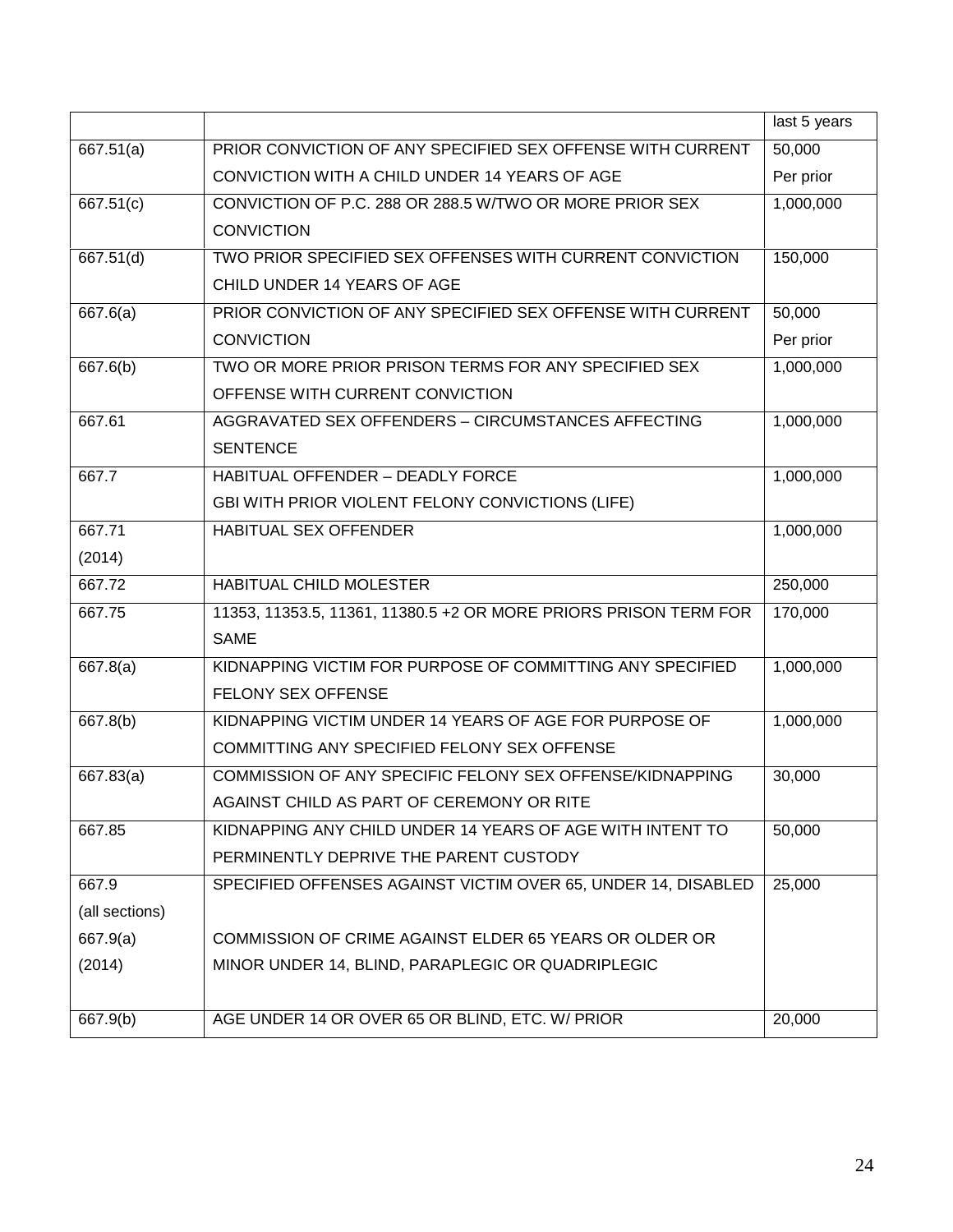| 667.(e)(1)//      | <b>ONE STRIKE</b>                                                    | Schedule     |
|-------------------|----------------------------------------------------------------------|--------------|
| 1170.12(c)(1)     |                                                                      | Times Two    |
|                   |                                                                      | Or \$50,000, |
|                   |                                                                      | Whichever    |
|                   |                                                                      | Greater      |
| $667(e)(2)(a)$ // | <b>TWO STRIKES</b>                                                   |              |
| 1170.12(c)(2)     | If current offense is neither serious nor violent                    | 100,000      |
|                   |                                                                      | 1,000,000    |
| 667.10            | SPECIFIED OFFENSES AGAINST VICTIM OVER 65, UNDER 14, DISABLED        |              |
| (all sections)    |                                                                      | 100,000      |
| 667.10(a)         | REPEAT PC 289 VIOLATION AGAINST DISABLED VICTIM OVER 65 OR           |              |
| (2014)            | <b>CHILD UNDER 14</b>                                                |              |
|                   |                                                                      |              |
| 667.15(a)         | SHOW PORNOGRAPHY TO MINOR ENGAGING IN SEXUAL CONDUCT                 | 20,000       |
| 667.15(b)         | SHOW PORNOGRAPHY TO MINOR ENGAGING IN SEXUAL CONDUCT                 | 20,000       |
| 667.16            | FELONY CONVICTION OF FORGERY, GRAND THEFT, ETC.                      | 10,000       |
| 667.6(a)          | PRIOR CONVICTION OF ANY SPECIFIED SEX OFFENSE WITH CURRENT           | 50,000       |
|                   | <b>CONVICTION</b>                                                    |              |
| 670               | FELONY CONVICTION OF ANY SPECIFIED OFFENSE, TO DEFRAUD               | 10,000       |
|                   | OWNER WITH PRIOR FELONY CONVICTION                                   |              |
| 674(a)            | FELONY CONVICTION WHEN DEFENDANT IS A DAY CARE PROVIDER              | 20,000       |
|                   | AND VICTIM IS A MINOR                                                |              |
| 674(b)            | COMMISSION OF ANY SPECIFIED FELONY SEX OFFENSE BY DAY CARE           | 30,000       |
|                   | <b>PROVIDER</b>                                                      |              |
| 1203.066          | SUBSTANTIAL SEXUAL CONDUCT                                           | 100,000      |
| 1203.08           | TWO PRIOR FELONY CONVICTIONS WITHIN 10 YEARS                         | 100,000      |
| 1203.09           | VIOLENT FELONIES AGAINST AGED, DISABLED                              | 30,000       |
| 12021.5(a)        | CARRYING LOADED/UNLOADED FIREARM DURING COMMISSION OR                | 20,000       |
|                   | ATTEMPT ANY FELONY                                                   |              |
| 12021.5(b)        | CARRYING LOADED/UNLOADED FIREARM<br><b>WITH</b><br><b>DETACHABLE</b> | 30,000       |
|                   | MAGAZINE DURING COMMISSION OR ATTEMPT FELONY                         |              |
| 12022(a)(1)       | COMMISSION OR ATTEMPT OF FELONY WHILE ANY PRINCIPAL ARMED            | 50,000       |
|                   | <b>WITH FIREARM</b>                                                  |              |
| 12022(a)(2)       | COMMISSION OR ATTEMPT OF FELONY WHILE ANY PRINCIPAL ARMED            | 50,000       |
|                   | WITH ASSAULT WEAPON                                                  |              |
| 12022(b)(1)       | PERSONAL USE OF DEADLY WEAPON                                        | 20,000       |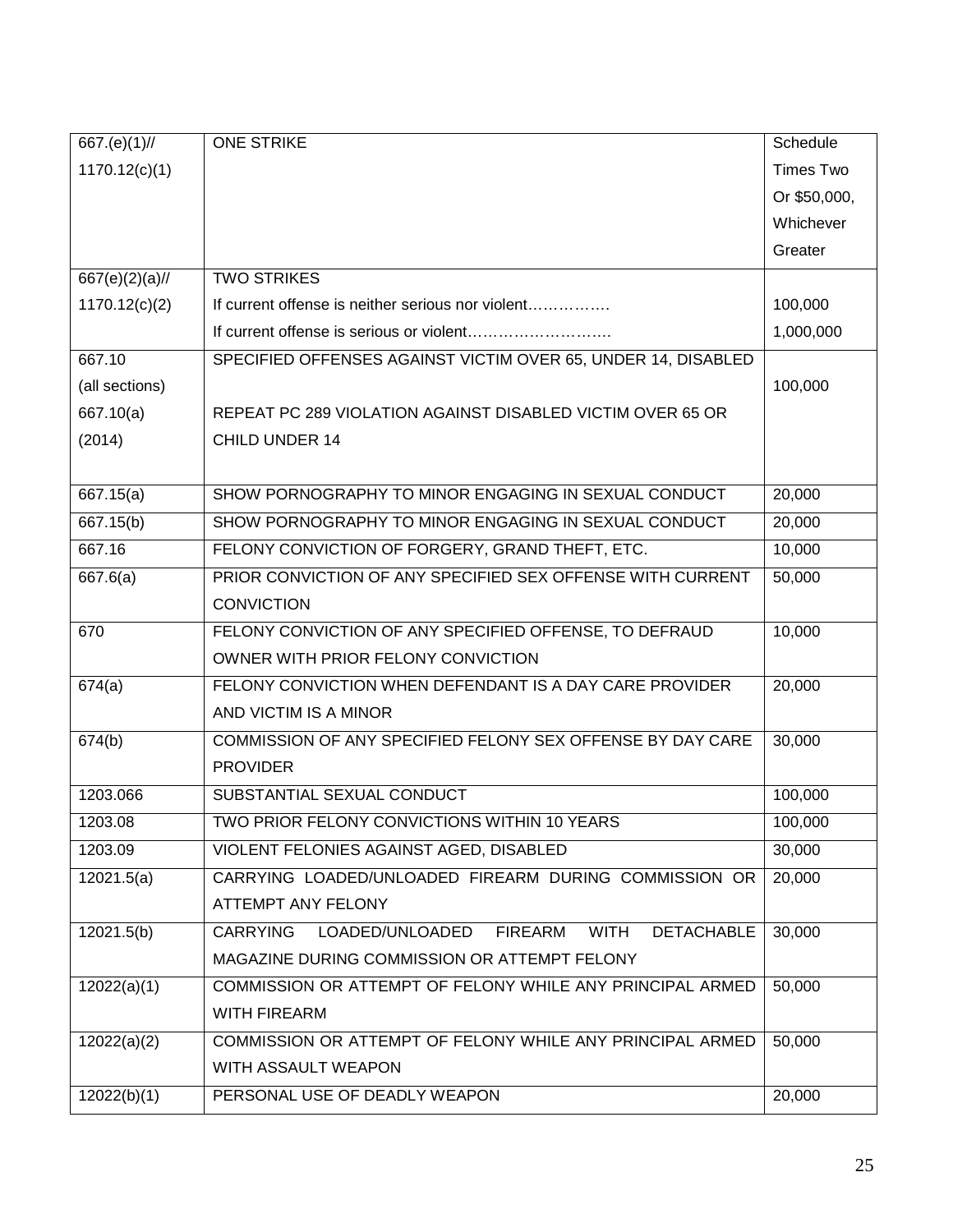| 12022(b)(2)   | PERSONALLY USING DEADLY WEAPON IN COMMISSION OF CAR JACKING                                    | 20,000  |
|---------------|------------------------------------------------------------------------------------------------|---------|
| 12022(c)      | COMMISSION OF ANY SPECIFIED DRUG OFFENSE WHILE PERSONALLY                                      | 50,000  |
|               | ARMED WITH A FIREARM                                                                           |         |
|               |                                                                                                |         |
| 12022(d)      | BEING PRINCIPAL IN COMMISSION OF DRUG OFFENSE ARMED WITH                                       | 50,000  |
|               | FIREARM INVOLVED                                                                               |         |
| 12022.1(b)    | COMMISSION OF A FELONY AFTER RELEASE ON BAIL OR OWN                                            | 25,000  |
|               | <b>RECOGNIZANCE</b>                                                                            |         |
|               |                                                                                                |         |
| 12022.2(a)    | COMMISSION OF ANY FELONY WHILE ARMED WITH A FIREARM                                            | 50,000  |
|               | PRIMARILY TO P ENETRATE METAL OR ARMOR                                                         |         |
| 12022.3(a)    | COMMISSION OF ANY SPECIFIED SEX OFFENSE WHILE USING A                                          | 50,000  |
|               | FIREARM OR DEADLY WEAPON                                                                       |         |
| 12022.3(b)    | SEX OFFENSE/ARMED W/WEAPON                                                                     | 50,000  |
| 12022.4       | FURNISHING FIREARM TO ANOTHER TO ABET IN FELONY                                                | 55,000  |
| (2014)        |                                                                                                |         |
| 12022.5(a)    | PERSONAL USE OF FIREARM                                                                        | 55,000  |
| (2014)        |                                                                                                |         |
| 12022.5(a)(2) | PERSONAL USE OF FIREARM DURING CARJACKING                                                      | 50,000  |
| 12022.5(b)    | PERSONAL USE OF FIREARM IN SPECIFIED CRIMES                                                    | 55,000  |
| 12022.5(b)(1) | DISCHARGING A FIRARM AT AN OCCUPIED MOTOR VEHICLE CAUSING                                      | 60,000  |
|               | <b>GREAT BODILY INJURY OR DEATH</b>                                                            |         |
| 12022.5(b)(2) | COMMISSION OF A FELONY WHILE PERSONALLY USING AN ASSAULT                                       | 60,000  |
|               | <b>WEAPON</b>                                                                                  |         |
| 12022.5(C)    | COMMISSION OF ANY SPECIFIED DRUG OFFENSE WHILE PERSONALLY                                      | 40,000  |
|               | <b>USING A FIREARM</b>                                                                         |         |
| 12022.53(b)   | <b>SPECIFIED</b><br><b>FELONY</b><br><b>OFENSE</b><br>WHILE<br><b>COMMISSION</b><br>ANY<br>OF. | 100,000 |
| (2014)        | PERSONALLY USIING A FIREARM                                                                    |         |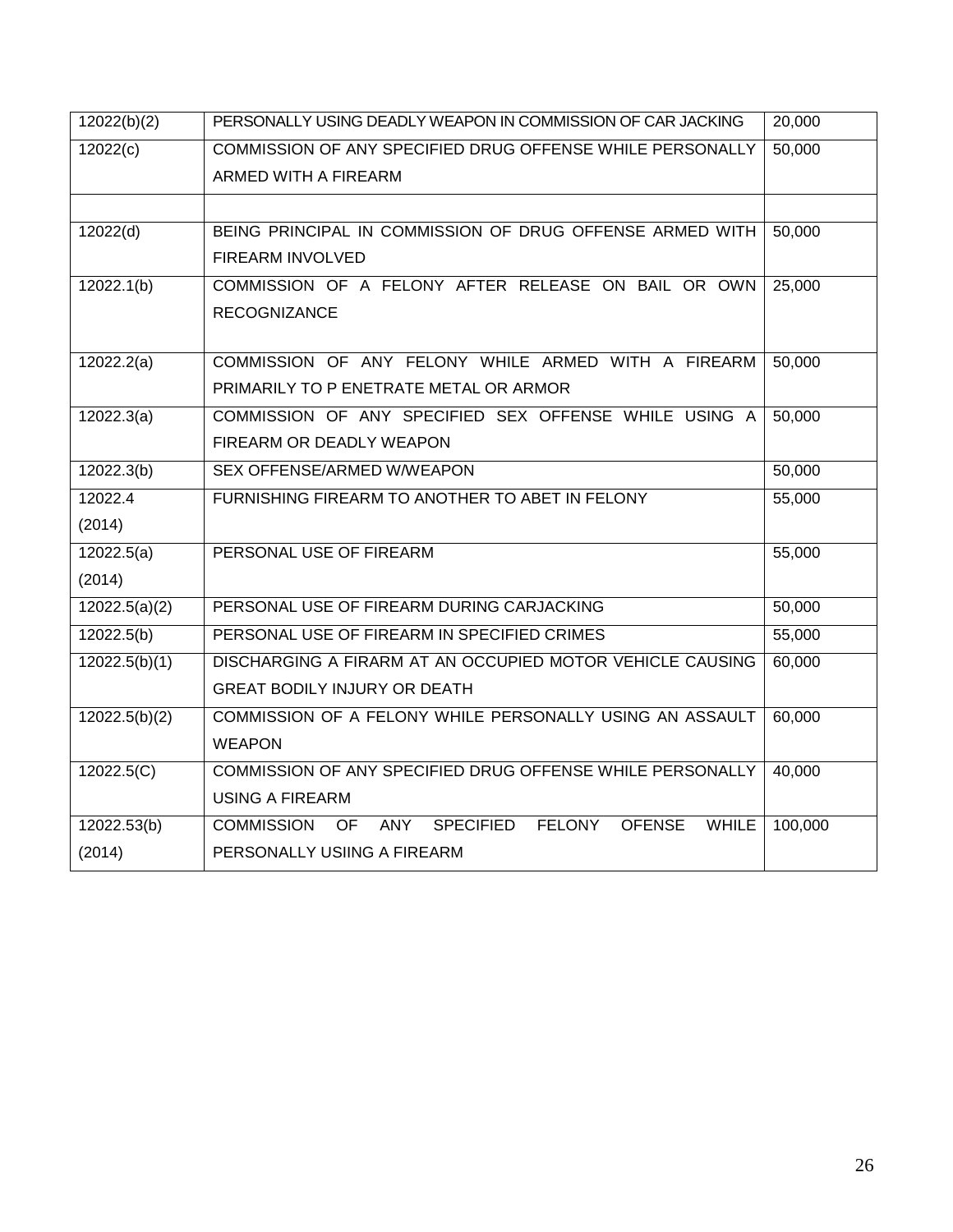| 12022.53(c)    | INTENTIONALLY AND PERSONALLY DISCHARGING A FIREARM IN THE<br>200,000  |           |  |
|----------------|-----------------------------------------------------------------------|-----------|--|
|                | COMMISSION OF ANY SPECIFIED FELONY OFFENSE                            |           |  |
| 12022.53(d)    | INTENTIONALLY AND PERSONALLY DISCHARGING A FIREARM IN                 | 1,000,000 |  |
|                | COMMISSION OF A FELONY CAUSING GREAT BODILY INJURY OF DEATH           |           |  |
| 12022.55       | DISCHARGING A FIREARM FROM A MOTOR VEHICLE CAUSING GREAT              | 1,000,000 |  |
| (2014)         | <b>BODILY INJURY</b>                                                  |           |  |
| 12022.6(A)     | PROPERTY TAKEN, DAMAGED OR DESTROYED IN CONNECTION WITH               |           |  |
| (all sections) | THE COMMISSION OF A FELONY                                            |           |  |
|                | LOSS EXCEEDS \$65,000                                                 | 50,000    |  |
| (2014)         | LOSS EXCEEDS \$200,000                                                | 75,000    |  |
|                | LOSS EXCEEDS \$1,300,000                                              | 150,000   |  |
|                | LOSS EXCEEDS \$3,200,000                                              | 500,000   |  |
|                |                                                                       |           |  |
| 12022.7        | <b>INFLICTION OF GREAT BODILY INJURY</b>                              | 50,000    |  |
| (all sections) |                                                                       |           |  |
| (2014)         | PERSONALLY INFLICTING GREAT BODILY INJURY DURING<br>$\mathsf{A}$      |           |  |
| (BELOW)        | <b>COMMISSION OF A FELONY</b>                                         |           |  |
| 12022.7(b)     | PERSONALLY INFLICTING GREAT BODILY INJURY CAUSING VICTIM TO           | 50,000    |  |
|                | BECOME COMATOSE                                                       |           |  |
| 12022.7(c)     | PERSONALLY INFLICTING GREAT BODILY INJURY ON ANOTHER                  | 50,000    |  |
|                | PERSON WHO IS 70 YEARS OF AGE IN THE COMMSSION OF A FELONY            |           |  |
| 12022.7(d)     | PERSONALLY INFLICTING GREAT BODILY INJURY ON CHILD UNDER FIVE         | 50,000    |  |
|                |                                                                       |           |  |
| 12022.7(e)     | PERSONALLY INFLICTING GREAT BODILY INJURY/DOMESTIC VIOLENCE<br>50,000 |           |  |
|                |                                                                       |           |  |
| 12022.75(a)    | ADMINISTERING BY INJECTION, ETC. ANY SPECIFIED CONTROLLED             | 30,000    |  |
|                | SUBSTANCE AGAINST A VICTIM'S WILL                                     |           |  |
| 12022.8        | INFLICTING GREAT BODILY INJURY ON ANY VICITM IN THE                   | 50,000    |  |
| (2014)         | COMMISSION OF ANY SPECIFIED SEX OFFENSE                               |           |  |
| 12022.85       | COMISSION OF ANY SPECIFIED SEX OFFENSE WITH KNOWLEDGE                 | 30,000    |  |
|                | THAT THE DEFENDANT HAS AIDS                                           |           |  |
| 12022.9        | PERSONALLY AND INTENTIONALLY INFLICTING INJURY UPON A                 | 75,000    |  |
| (2014)         | PREGNANT WOMAN DURING THE COMMISSION OF A FELONY                      |           |  |
| 12022.9(b)(1)  | 40,000<br>PERSONALLY, WILLFULLY AND MALICIOULSY DISCHARGING FIREARM   |           |  |
|                | FROM MOTOR VEHICLE CAUSING GREAT BODILY INJURY                        |           |  |
| 12022.9(b)(2)  | PERSONALLY, WILLFULLY AND MALICIOUSLY DISCHARGING FIREARM             | 40,000    |  |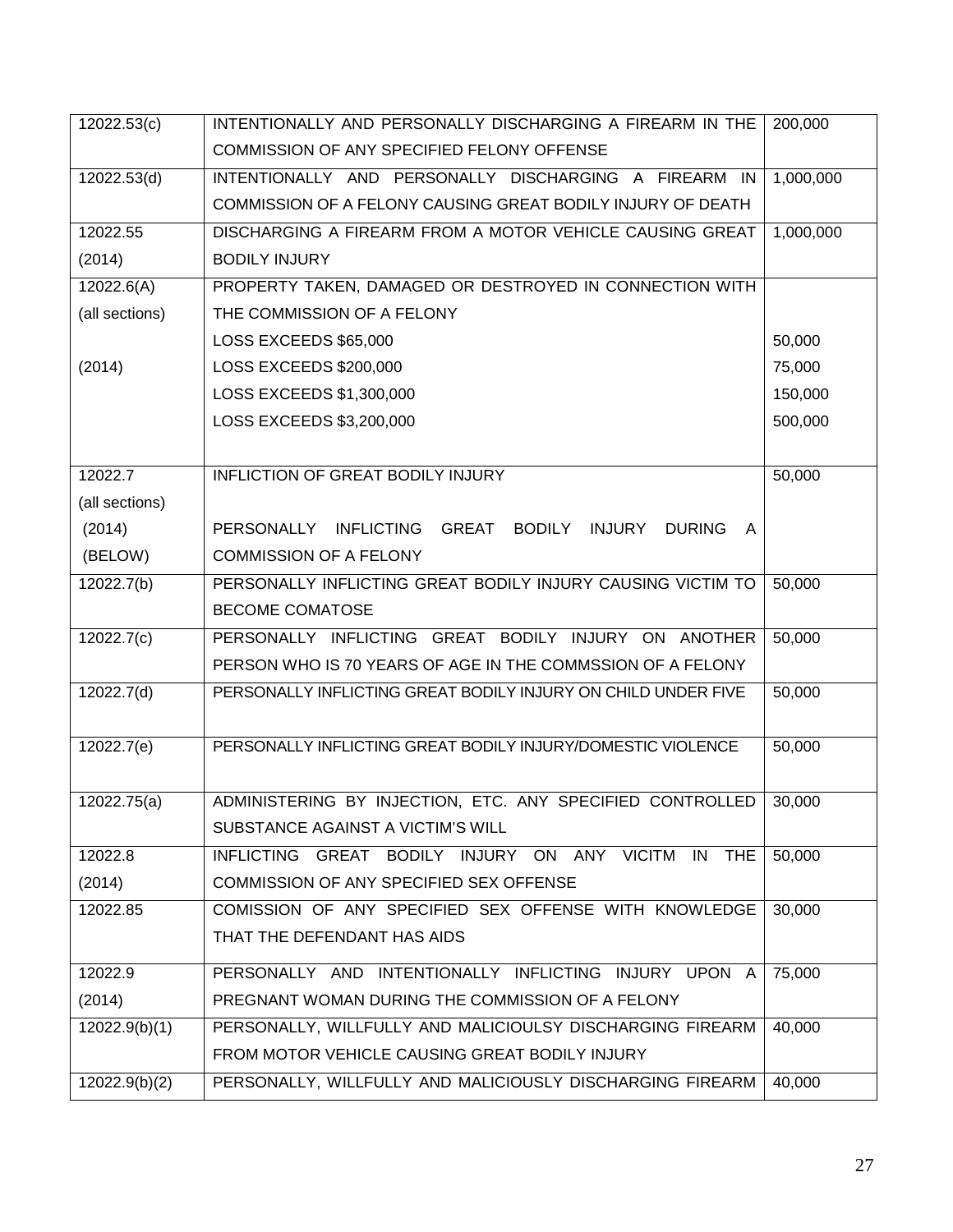|             | FROM MOTOR VEHICLE CAUSING GBI                          |           |
|-------------|---------------------------------------------------------|-----------|
| 12022.95    | WILLFULLY CAUSING OR PERMITTING ANY CHILD TO SUFFER     | 40,000    |
|             | PHYSICAL PAIN OR INJURY THAT RESULTS IN DEATH           |           |
| 12072(g)(4) | SELLING, DELIVERING, ETC. FIREARM TO A MINOR            | 20,000    |
| 12280(a)(2) | TRANSFER, SELLING ASSAULT WEAPON TO MINOR               | 10,000    |
| 12280(c)    | MANUFACTURE, DISTRIBUTE, ETC. ANY ASSAULT WEAPON WHILE  | 10,000    |
|             | <b>COMMITTING ANOTHER CRIME</b>                         |           |
| $***$       | ANY ENHANCEMENT, NOT OTHERWISE LISTED ON THIS SCHEDULE, | 1,000,000 |
| (2014)      | WHICH CARRIES A POSSIBLE TERM OF LIFE IMPRISONMENT      |           |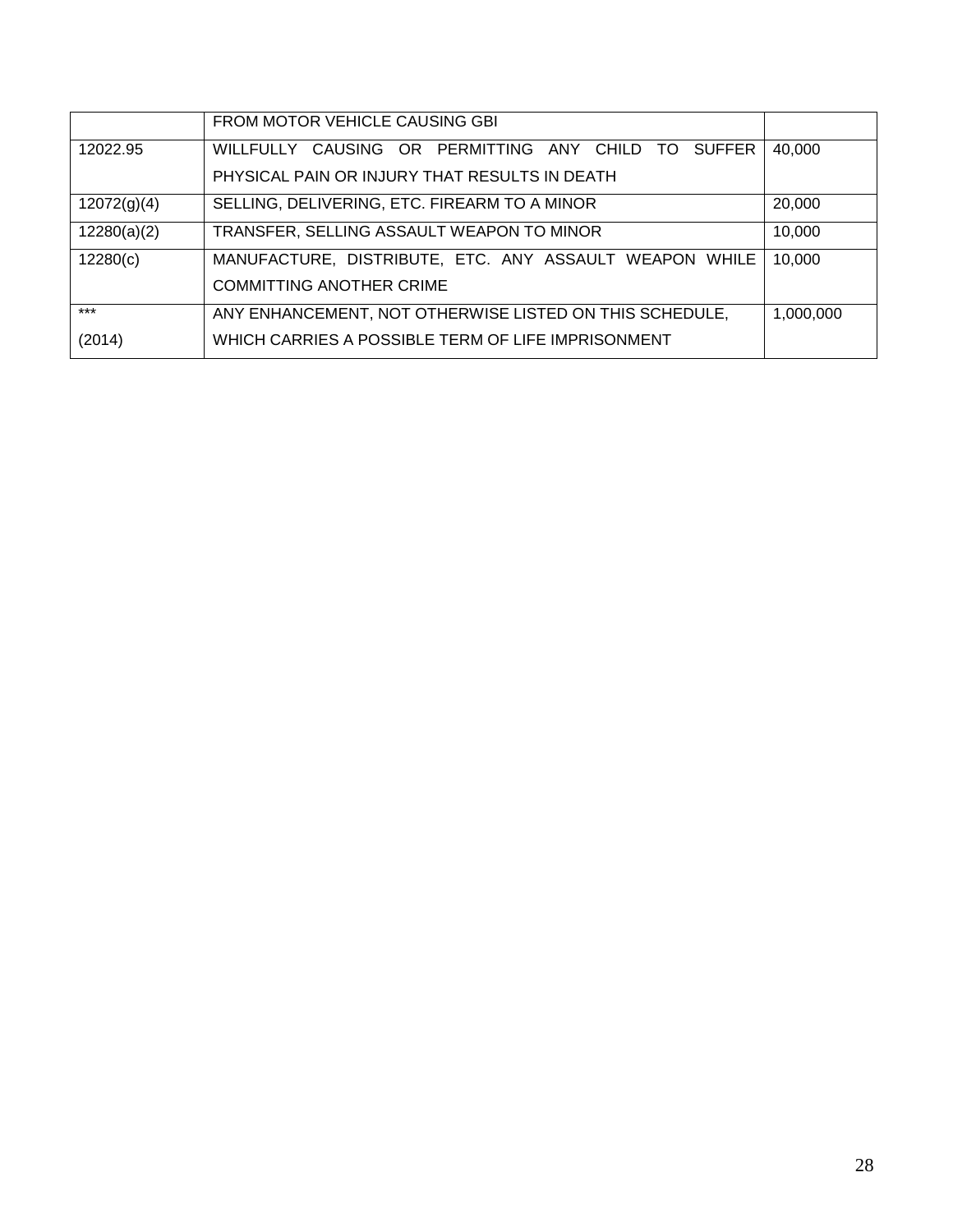|               | <b>HEALTH AND SAFETY CODE</b>                                  |           |
|---------------|----------------------------------------------------------------|-----------|
| 1522.01       | USING INFORMATION DISCLOSED TO LICENSEE OF A COMMUNITY         | 50,000    |
|               | CARE FACILITY BY A PROSPECTIVE CLIENT RE: HIS/HER STATUS AS A  |           |
|               | SEX OFFENSE TO COMMIT A FELONY                                 |           |
| 11353.1(a)(1) | INDUCING MINOR TO COMMIT DRUG OFFENSE                          | 10,000    |
| 11353.1(a)(2) | USING MINOR TO COMMIT DRUG OFFENSE NEAR SCHOOL                 | 20,000    |
| 11353.1(a)(3) | USING MINOR, 4 YEARS OR YOUNGER THAN DEFENDANT TO COMMIT       | 20,000    |
|               | <b>DRUG OFFENSE</b>                                            |           |
| 11353.4(a)    | PRIOR CONVICTION USING MINOR TO COMMIT DRUG OFFENSE            | 20,000    |
|               | <b>INVOLVING COCAINE BASE</b>                                  |           |
| 11353.4(b)    | PRIOR CONVICTION USING MINOR, 14 YEARS OR YOUNGER, TO          | 20,000    |
|               | COMMIT DRUG OFFENSE INVOLVING COCAINE BASE                     |           |
| 11353.6       | COMMISSION OF SPECIFIED DRUG OFFENSES NEAR SCHOOL              | 20,000    |
|               |                                                                |           |
| 11353.6(b)    | COMMISSION OF ANY SPECIFIED DRUG OFFENSE NEAR SCHOOL           | 40,000    |
|               | <b>FACILITY OVER 18 YEARS</b>                                  |           |
| 11353.6(c)    | COMMISSION OF ANY SPECIFIED DRUG OFFENSE INVOLVING A MINOR     | 40,000    |
|               | WHO IS AT LEAST FOUR YEARS YOUNGER THAN DEFT.                  |           |
| 11356.5(a)(1) | INDUCING ANOTHER TO COMMIT NARCOTIC CRIME WHEN VALUE           | 30,000    |
|               | <b>EXCEEDS \$500,000</b>                                       |           |
| 11356.5(a)(2) | INDUCE ANYONE TO COMMIT DRUG OFFENSE WITH VALUE OF \$2 MILLION | 30,000    |
| 11356.5(a)(3) | INDUCING ANOTHER TO COMMIT A DRUG OFFENSE WHEN VALUE<br>30,000 |           |
|               | <b>EXCEEDS \$5 MILLION</b>                                     |           |
| 11370.2(a)    | PRIOR CONVICTION OF ANY SPECIFIED DRUG OFFENSE WITH            | 30,000    |
|               | <b>CURRENT CONVICTION</b>                                      | Per prior |
| 11370.2(b)    | PRIOR CONVICTION OF ANY SPECIFIED DRUG OFFENSE WITH            | 30,000    |
|               | <b>CURRENT CONVICTION</b>                                      | Per prior |
| 11370.2(c)    | PRIOR CONVICTION OF ANY SPECIFIED DRUG OFFENSE WITH            | 30,000    |
|               | <b>CURRENT CONVICTION</b>                                      | Per prior |
| 11370.4(a)(1) | COMMISSION OF ANY SPECIFIED DRUG OFFENSE INVOLVING PCP, ETC.   | 30,000    |
| 11370.4(b)(1) | COMMISSION OF ANY SPECIFIED DRUG OFFENSE INVOLVING PCP, ETC.   | 30,000    |
| 11370.4(a)(2) | COMMISSION OF ANY SPECIFIED DRUG OFFENSE INVOLVING PCP         |           |
|               | <b>EXCEEDING 4 KILOGRAMS</b>                                   |           |
| 11370.4(b)(2) | COMMISSION OF ANY SPECIFIED DRUG OFFENSE INVOLVING PCP         | 50,000    |
|               | <b>EXCEEDING 4 KILOGRAMS</b>                                   |           |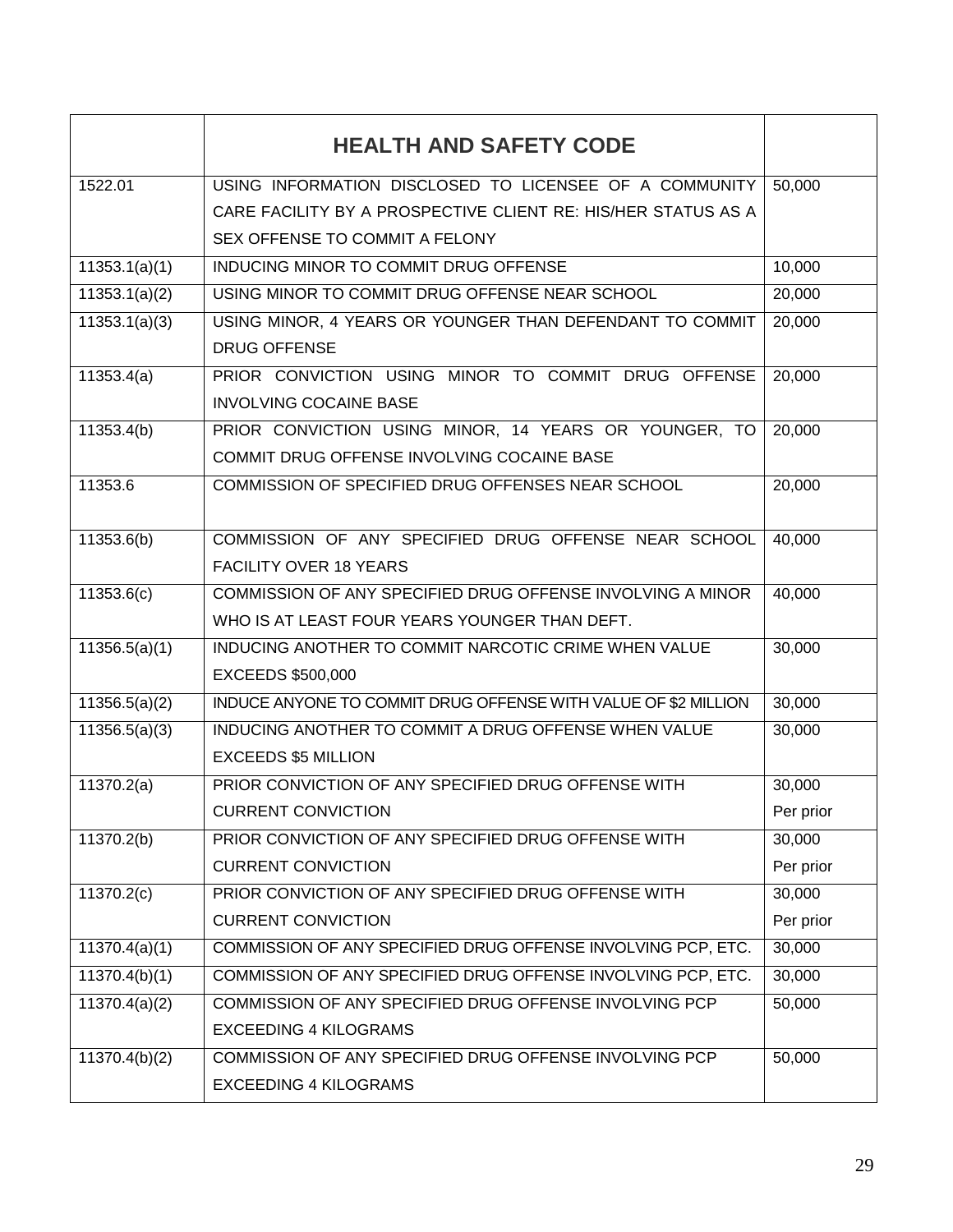| 11370.4(a)(3) | COMMISSION OF ANY SPECIFIED DRUG OFFENSE INVOLVING PCP AND<br>100,000 |         |  |  |
|---------------|-----------------------------------------------------------------------|---------|--|--|
|               | <b>EXCEEDING 10 KILOGRAMS</b>                                         |         |  |  |
| 11370.4(b)(3) | COMMISSION OF ANY SPECIFIED DRUG OFFENSE INVOLVING PCP AND            | 100,000 |  |  |
|               | <b>EXCEEDING 10 KILOGRAMS</b>                                         |         |  |  |
| 11370.4(a)(4) | COMMISSION OF PCP EXCEEDING 20 KILOGRAMS OR 400 LTRS.                 | 150,000 |  |  |
| 11370.4(b)(4) | COMMISSION OF PCP EXCEEDING 20 KILOGRAMS OR 400 LTRS.                 | 150,000 |  |  |
| 11370.4(a)(5) | COMMISSION OF ANY SPECIFIED DRUG OFFENSE INVOLVING HEROIN,            | 200,000 |  |  |
|               | ETC. EXCEEDING 40 KILOGRAMS                                           |         |  |  |
| 11370.4(a)(6) | COMMISSION OF ANY SPECIFIED DRUG OFFENSE INVOLVING HEROIN,            | 250,000 |  |  |
|               | ETC. EXCEEDING 80 KILOGRAMS                                           |         |  |  |
| 11379.7(a)    | MANUFACTURING DRUGS IN A STRUCTURE WHERE CHILD UNDER 16               | 20,000  |  |  |
|               | <b>PRESENT</b>                                                        |         |  |  |
| 11379.7(b)    | MANUFACTURING, ETC., PCP CAUSING INJURY TO CHILD UNDER 16             | 50,000  |  |  |
|               | YEARS OF AGE TO SUFFER GREAT BODILY INJURY                            |         |  |  |
| 11379.8(a)(1) | MANUFACTURING, ETC. PCP - EXCEEDS 3 GALLONS OR 1 LB.                  | 30,000  |  |  |
| 11379.8(a)(2) | MANUFACTURING, ETC. PCP - EXCEEDS 10 GALLONS OR 3 LBS                 | 50,000  |  |  |
| 11379.8(a)(3) | 90,000<br>MANUFACTURING, ETC. PCP - EXCEEDS 25 GALLONS OR 10 LBS      |         |  |  |
| 11379.9       | DEATH OR GREAT BODILY INJURY TO PERSON OTHER THAN                     |         |  |  |
|               | ACCOMPLICE WHEN MANUFACTURING PCP, ETC.                               |         |  |  |
| 11380.1(a)(1) | USING MINOR TO COMMIT DRUG OFFENSE, ETC. UPON/WITHIN,                 | 10,000  |  |  |
|               | CHURCH GROUNDS, ETC.                                                  |         |  |  |
| 11380.1(a)(2) | USING MINOR TO COMMIT DRUG OFFENSE, ETC. UPON/WITHIN, ON OR           | 20,000  |  |  |
|               | NEAR SCHOOL GROUNDS, ETC.                                             |         |  |  |
| 11380.1(a)(3) | USING MINOR, 4 YEARS OR YOUNGER THAN DEFENDANT, TO COMMIT             | 20,000  |  |  |
|               | <b>DRUG OFFENSE</b>                                                   |         |  |  |
| 1871.4(a)     | 20,000<br>PRIOR FELONY CONVICTION OF ANY SPECIFIED INS. FRAUD         |         |  |  |
| 11760(b)      | PRIOR FELONY CONVICTION IN A WORKER'S COMP. FRAUD                     |         |  |  |
| 11880(b)      | PRIOR FELONY CONVICTION IN WORKER'S COMP. FRAUD<br>20,000             |         |  |  |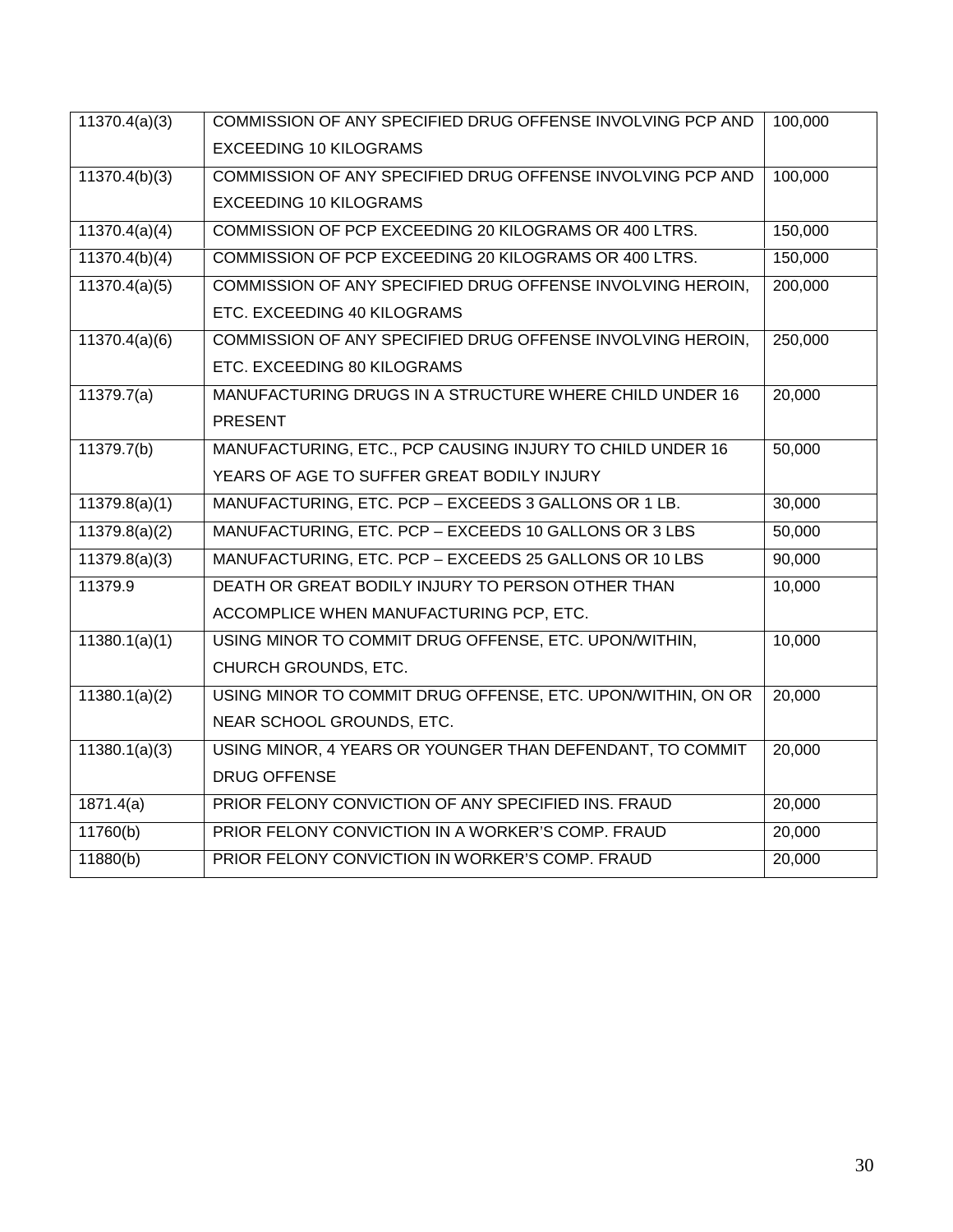|          | <b>VEHICLE CODE</b>                                         |        |
|----------|-------------------------------------------------------------|--------|
| 20001(c) | FLEEING THE SCENE OF THE CRIME AFTER COMMISSION OF          | 50,000 |
|          | VEHICULAR MANSLAUGHTER                                      |        |
| 23190(c) | FOUR OR MORE PRIOR CONVICTIONS OF SPECIFIED ALCOHOL-        | 30,000 |
|          | RELATED OFFENSE WITH CURRENT CONVICTION OF DRIVING UNDER    |        |
|          | INFLUENCE AND CAUSING GREAT BODILY INJURY                   |        |
| 23182    | MULTIPLE VICTIMS – RESULT OF DRIVING UNDER THE INFLUENCE ON | 10,000 |
|          | ANY ALCOHOL/DRUG                                            |        |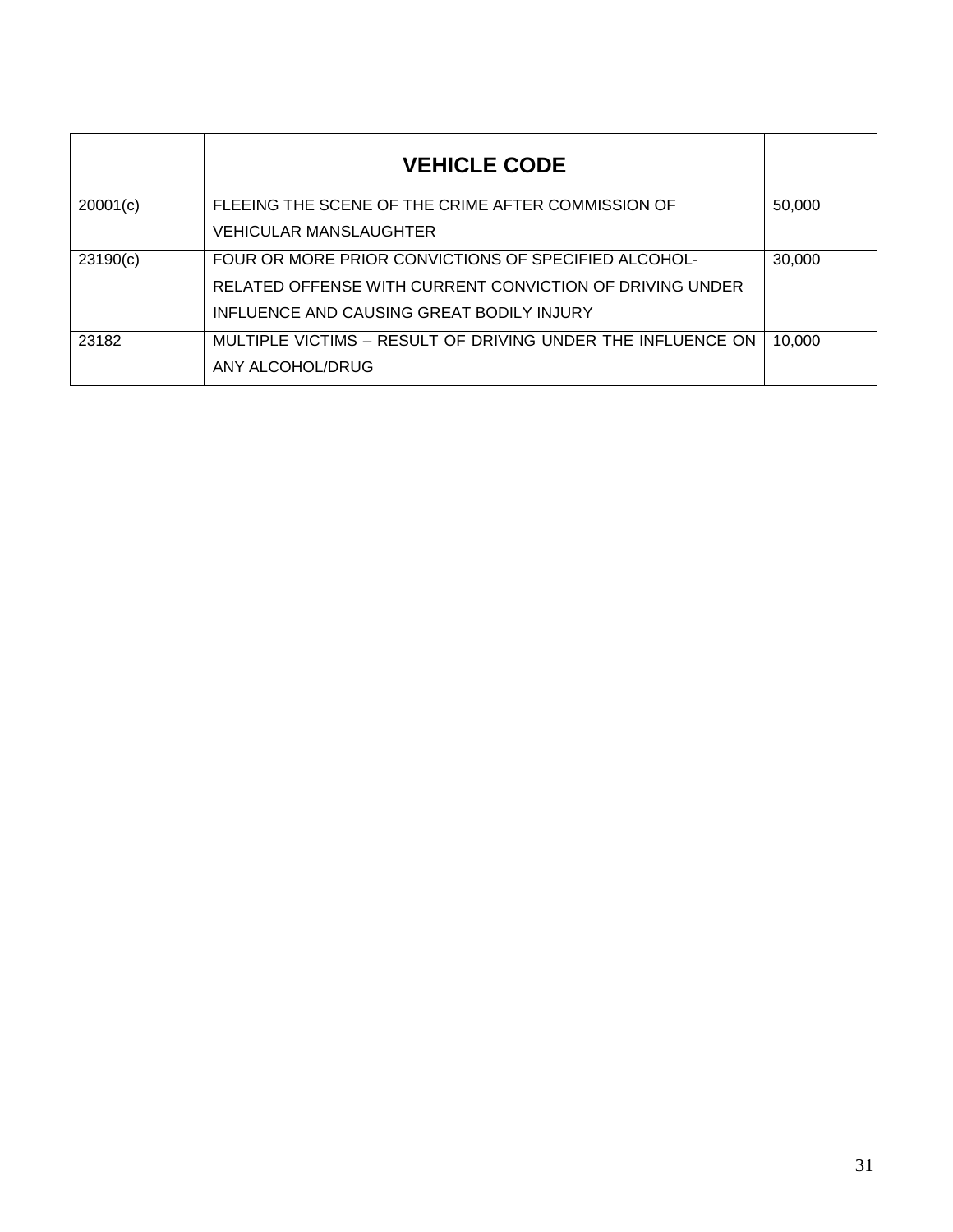# *MISDEMEANOR BAIL SCHEDULE*

*(For Booking Purposes Only)*

*\*\*\*\*\*\$2,500 bail for all unspecified misdemeanor offenses\*\*\*\*\**

### *SPECIFIED MISDEMEANOR OFFENSES:*

| • $647(f) PC$                                        | \$1,000  |
|------------------------------------------------------|----------|
| • $647.6(a) PC (child annoying)$                     | \$10,000 |
| • 273.6 PC (and all subsections)                     | \$10,000 |
| • $166(a)(4)$ (contempt of court)<br>(2014)          | \$10,000 |
| • $166(c)(4)$ (if misdemeanor filing/booking) (2014) | \$20,000 |
| • 273.5( <i>a</i> ) and $243(e)(1) PC$               | \$10,000 |
| $-$ w/prior 273.5(a)/243(e)(1) PC conviction         | \$20,000 |

## *VARIABLE BAIL FOR 23152(a) or (b) CVC:*

| • First offense                           | \$5,000   |
|-------------------------------------------|-----------|
| • w/one priors in 10 years per 23540 VC   | \$10,000  |
| • w/two priors in 10 years per 23546 VC   | \$25,000  |
| • <i>w/three priors in 10 years</i>       | \$100,000 |
| (see Felony 23152 CVC with 23550/23550.5) |           |

## *SPECIFIED BAIL FOR MISDEMEANOR WEAPONS CHARGES, NEW FOR 2012 (if filed or booked as misdemeanor)*

| <b>Section</b> | . <i>. .</i><br><b>Description</b>                     | <b>Amount</b> |
|----------------|--------------------------------------------------------|---------------|
| 20310          | Manufacture, Sale, Possession, etc., Air Gauge Knife   | 5,000         |
| 20410          | Manufacture, Sale, Possession, etc., Belt Buckle Knife | 5,000         |
| 20510          | Manufacture, Sale, Possession, etc., Lipstick Case     | 5,000         |
|                | Knife                                                  |               |
| 20710          | Manufacture, Sale, Possession, etc., Shobi-zue         | 5,000         |
| 20810          | Commercially Manufacture/Import/Export/Sale Knives     | 5,000         |
|                | Not Detectable by a Metal Detector                     |               |
| 20910          | Manufacture, Sale, Possession, etc., Writing Pen Knife | 5,000         |
| 21110          | Manufacture, Sale, Possession, etc., Ballistic Knife   | 5,000         |
| 21510          | Manufacture, Sale, Possession, etc., Switchblade Knife | 5,000         |
| 21710          | Commercially Manufacture/Import/Export/Sale            | 5,000         |
|                | <b>Composite Knuckles or Hard Wooden Knuckles</b>      |               |
| 21810          | Manufacture, Sale, Possession, etc., Metal Knuckles    | 5,000         |
| 22010          | Manufacture, Sale, Possession, etc., Nunchaku          | 5,000         |
| 22210          | Manufacture, Sale, Possession, etc., Leaded Cane,      | 5,000         |